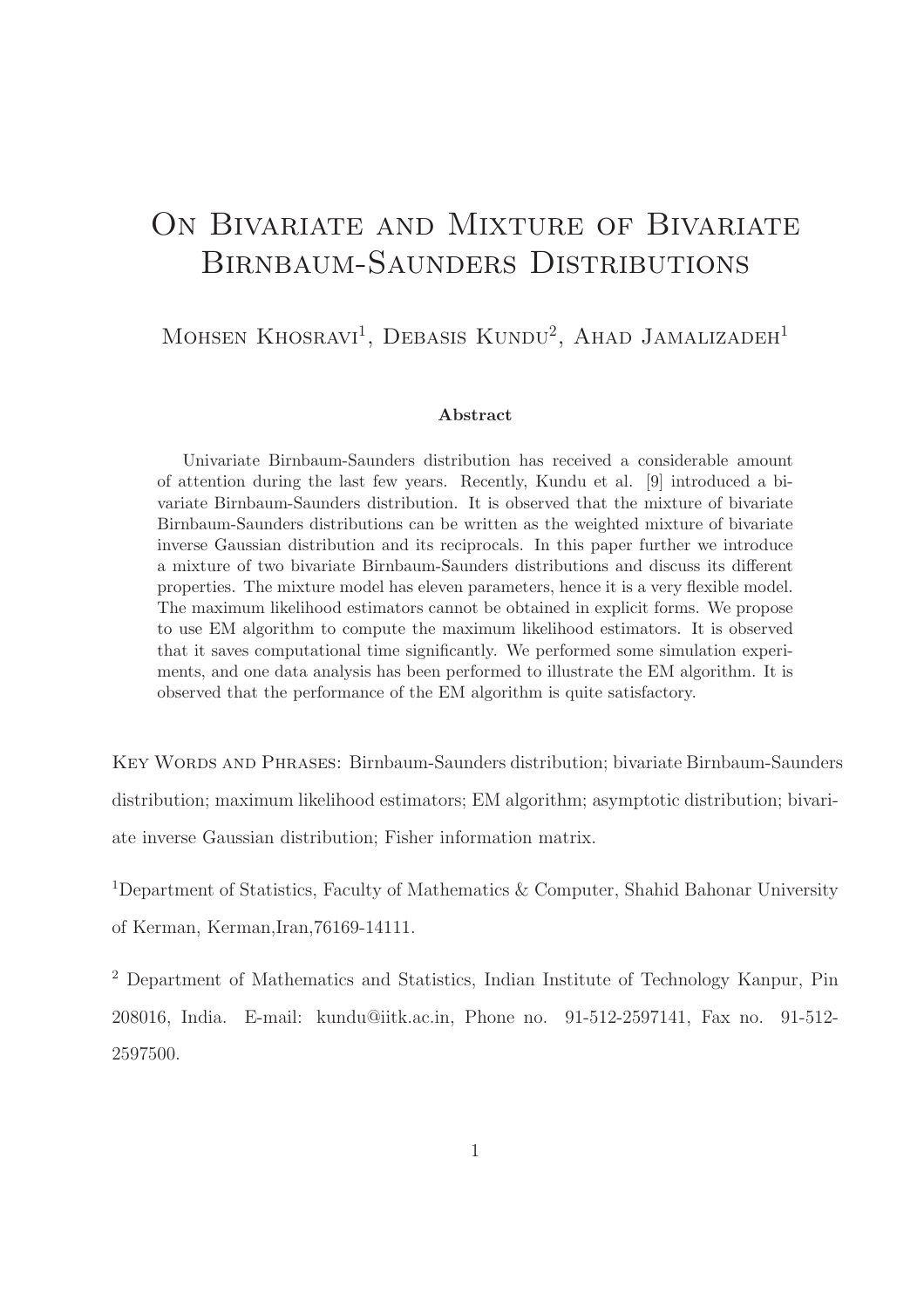### 1 INTRODUCTION

Birnbaum and Saunders [2, 3] introduced a two-parameter lifetime distribution mainly for modelling the failure time distribution for fatigue failure caused under cyclic loading. The cumulative distribution function (CDF) and the corresponding probability density function (PDF) of a two-parameter Birnbaum-Saunders random variable T are

$$
F_T(t; \alpha, \beta) = \Phi(a(t; \alpha, \beta)); \quad 0 < t < \infty, \quad \alpha, \beta > 0,\tag{1}
$$

and

$$
f_T(t; \alpha, \beta) = \phi(a(t; \alpha, \beta))A(t; \alpha, \beta), \qquad (2)
$$

respectively, where

$$
a(t; \alpha, \beta) = \left[\frac{1}{\alpha} \left\{ \left(\frac{t}{\beta}\right)^{1/2} - \left(\frac{\beta}{t}\right)^{1/2} \right\} \right],
$$
\n(3)

$$
A(t; \alpha, \beta) = \frac{d}{dt} a(t; \alpha, \beta) = \frac{t + \beta}{2\alpha\sqrt{\beta}t^{3/2}},
$$
\n(4)

 $\Phi(\cdot)$  is the CDF and  $\phi(\cdot)$  is the PDF of a standard normal random variable. Here  $\alpha$  is the shape parameter and  $\beta$  is the scale parameter. From now on, a Birnbaum-Saunders random variable with the CDF (1) or PDF (2) will be denoted by  $BS(\alpha, \beta)$ .

Since the introduction of the model considerable amount of work has been taken place on the development of Birnbaum-Saunders distribution and its different generalizations. Recently, Kundu et al. [9] introduced a bivariate Birnbaum-Saunders distribution with five parameters. The bivariate Birnbaum-Saunders distribution has been obtained from the bivariate normal distribution, using similar transformation as the univariate Birnbaum-Saunders distribution. They discussed different properties of the bivariate Birnbaum-Saunders distribution, and provided several inferential issues.

The main aim of this paper is to consider a mixture of two bivariate Birnbaum-Saunders distributions with different set of parameters. Mixture distribution plays an important role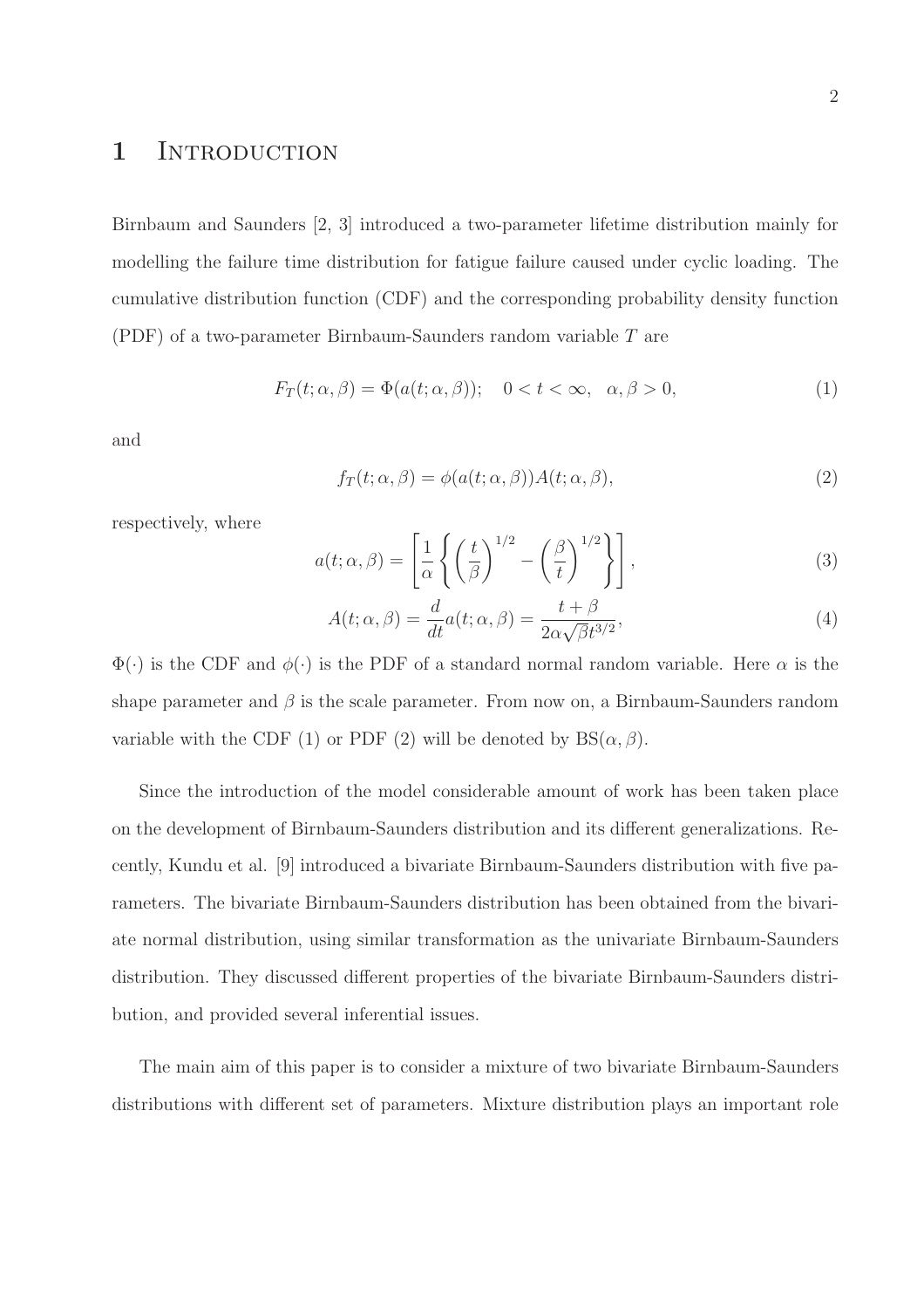in different data analysis purposes, see for example McLachlan and Peel [10]. If the data are coming from different subpopulations, and their identifications are not known, then the mixture distribution can be used quite effectively to analyze that data set. Unlike normal distribution, Birnbaum-Saunders distribution is a skewed distribution. Therefore, if the subpopulations do not have symmetric distribution, mixture of Birnbaum-Saunder distributions may be used to analyze these data. Moreover, a multimodal distribution can be approximated very well by a mixture distribution. Although, extensive work has been done on a mixture multivariate normal distribution, not much work has been done on a mixture of multivariate non-normal distributions. This is an attempt towards that direction.

Recently, Balakrishnan et al. [1] studied different mixtures of univariate Birnbaum-Saunders models. In this paper we study different properties of a mixture two bivariate Birnbaum-Saunders distributions. It is observed that the joint PDF can be unimodal or bimodal depending on the parameter values. Different moments and product moments are obtained. Desmond [5] established that univariate Birnbaum-Saunders distribution can be written as a mixture of inverse Gaussian distribution and its reciprocals. Using that result, Balakrishnan et al. [1] observed that the mixtures of univariate Birnbaum-Saunders distributions can be written as the mixture of inverse Gaussian distributions and their reciprocals. Similar results have been established even for bivariate case also.

The bivariate Birnbaum-Saunders distribution has eleven parameters. The maximum likelihood estimators (MLEs) of the unknown parameters can be obtained by solving eleven dimensional optimization problem, although they cannot be obtained in closed form. We propose to use EM algorithm to compute the MLEs. While implementing the EM algorithm, at each 'E'-step the corresponding 'M'-step can be performed by solving two two-dimensional (2-D) optimization problems. Therefore, it can be performed quite conveniently. We have performed some simulation experiments to verify the performances of the MLEs. One real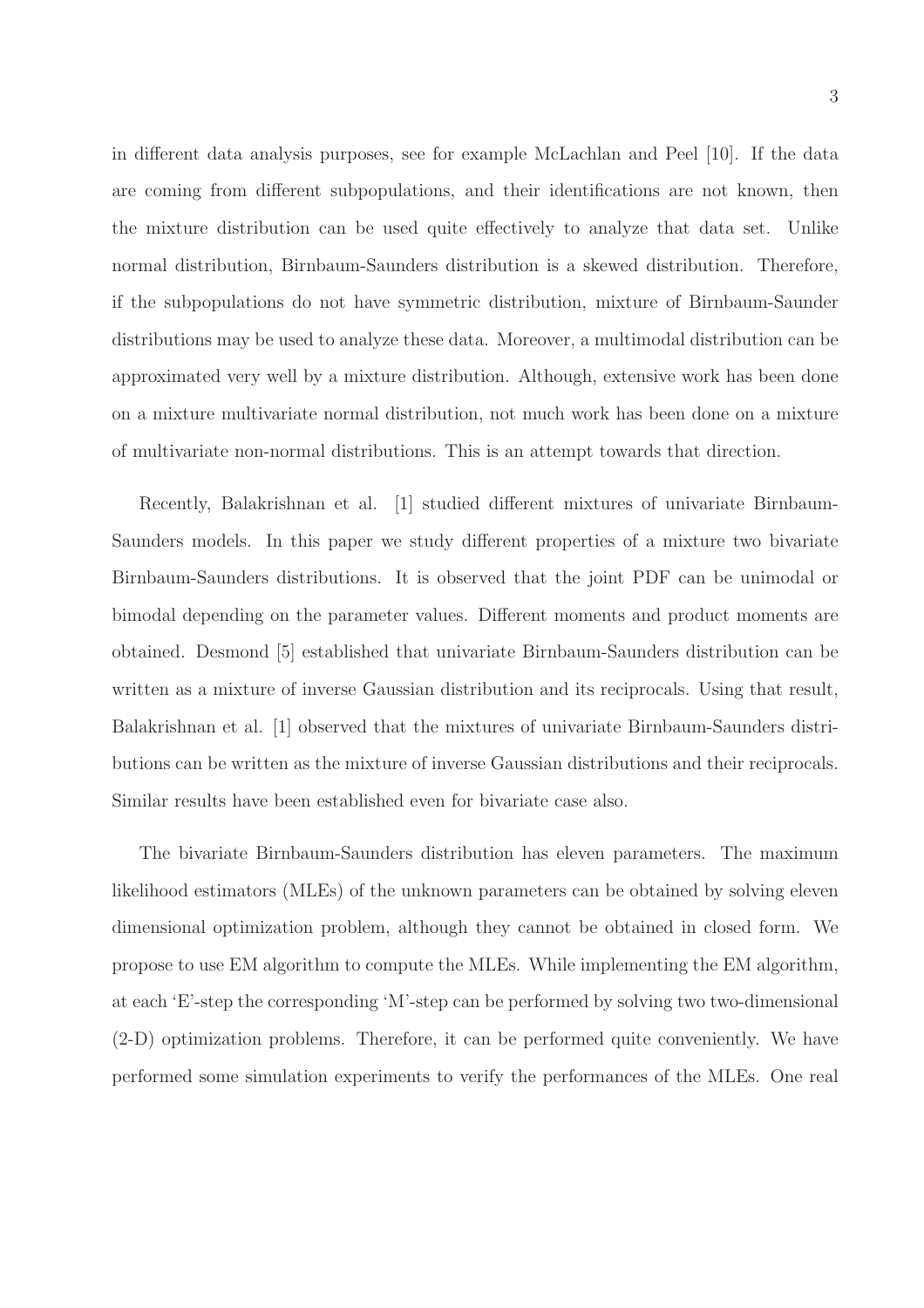data set has been analyzed to illustrate different aspects of the EM algorithm, and observe its performances. It is observed that the proposed model and the EM algorithm work quite well.

The rest of the paper is organized as follows. In Section 2, we provide some preliminaries. The mixture of two bivariate Birnbaum-Saunders distributions is introduced in Section 3 and discuss its different properties in the same section. We discuss the EM algorithm in Section 4. In Section 5, we provide the simulation results, and the analysis of the real data set. Finally we conclude the paper in Section 6.

### 2 Preliminaries

#### 2.1 UNIVARIATE BIRNBAUM-SAUNDERS DISTRIBUTION

A positive random variable T is said to have a two-parameter Birnbaum-Saunders distribution if it has the CDF and PDF as given in (1) and (2), respectively. It is known that if

$$
T \sim \text{BS}(\alpha, \beta) \iff X = a(T; \alpha, \beta) \sim N(0, 1). \tag{5}
$$

The following connection between Birnbaum-Saunders and inverse Gaussian distributions has been introduced by Desmond [5]. Suppose  $X_1 \sim \text{IG}(\mu, \lambda)$  with parameters  $\mu > 0$  and  $\lambda > 0$ . The PDF of  $X_1$  is given by

$$
f_{X_1}(x; \mu, \lambda) = \sqrt{\frac{\lambda}{x^3}} \phi\left(a(x; \sqrt{\mu/\lambda}, \mu)\right); \quad x > 0.
$$
 (6)

Furthermore, let  $X_2$  be a random variable such that  $1/X_2 \sim IG(1/\mu, \lambda/\mu^2)$ , which is independent of  $X_1$ . Consider, the random variable  $T$ , where

$$
T = \begin{cases} X_1 & \text{with probability} \quad 1/2\\ X_2 & \text{with probability} \quad 1/2. \end{cases}
$$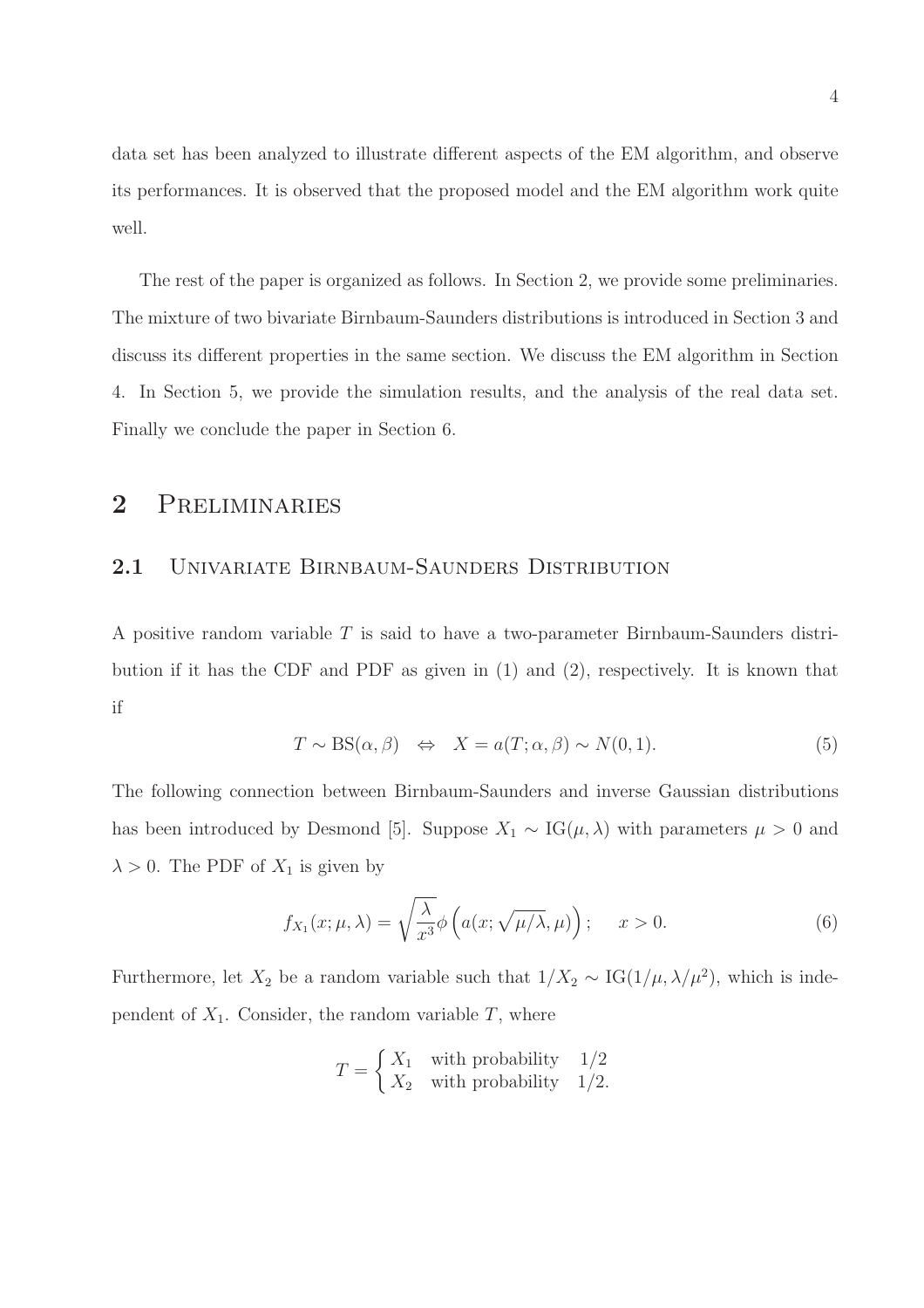The PDF of T becomes

$$
f_T(x; \mu, \lambda) = \frac{1}{2} f_{X_1}(x; \mu, \lambda) + \frac{1}{2} f_{X_2}(x; \mu, \lambda); \quad x > 0.
$$
 (7)

Here  $f_{X_1}(x; \mu, \lambda)$  and  $f_{X_2}(x; \mu, \lambda)$  are the PDFs of  $X_1$  and  $X_2$ , respectively. Moreover, the PDF of  $X_2$  can be written as

$$
f_{X_2}(x;\mu,\lambda) = \frac{x f_{X_1}(x;\mu,\lambda)}{\mu}; \quad x > 0,
$$
\n(8)

where  $\mu = E(X_1)$ . Hence  $X_2$  is the length biased version of  $X_1$ .

#### 2.2 BIVARIATE BIRNBAUM-SAUNDERS DISTRIBUTION

Kundu et al. [9] introduced a bivariate extension of the  $BS(\alpha, \beta)$  model. The bivariate random vector  $\boldsymbol{T} = (T_1, T_2)^T$  is said to have a bivariate Birnbaum-Saunders distribution with parameters  $(\alpha, \beta, \rho) = (\alpha_1, \alpha_2, \beta_1, \beta_2, \rho)$ , denoted by BBS $(\alpha, \beta, \rho)$ , if the joint CDF of  $T$ , is of the following form;

$$
F_{\mathbf{T}}(t_1, t_2) = P(T_1 \le t_1, T_2 \le t_2) = \Phi_2(a(t_1; \alpha_1, \beta_1), a(t_2; \alpha_2, \beta_2); \rho); \quad t_1 > 0, t_2 > 0,
$$
 (9)

where  $\alpha_1, \alpha_2, \beta_1, \beta_2 > 0, -1 < \rho < 1$ , and  $\Phi_2(u, v; \rho)$  is the CDF of a bivariate standard normal random vector with correlation coefficient  $\rho$ .

If  $(T_1, T_2)^T \sim \text{BBS}(\boldsymbol{\alpha}, \boldsymbol{\beta}, \rho)$ , then it has the PDF

$$
f_{\mathbf{T}}(t_1, t_2) = \phi_2(a(t_1; \alpha_1, \beta_1), a(t_2; \alpha_2, \beta_2); \rho) \times \prod_{i=1}^2 A(t_i; \alpha_i, \beta_i), \qquad (10)
$$

where

$$
\phi_2(u, v; \rho) = \frac{1}{2\pi\sqrt{1 - \rho^2}} \exp\left\{-\frac{1}{2(1 - \rho^2)}(u^2 + v^2 - 2\rho uv)\right\},\tag{11}
$$

is the standard bivariate normal probability density function with correlation coefficient  $\rho$ , and  $A(.)$  is same as defined in  $(4)$ . The density surface of a bivariate Birnbaum-Saunders distribution is unimodal and it can take different shapes, see for example [9].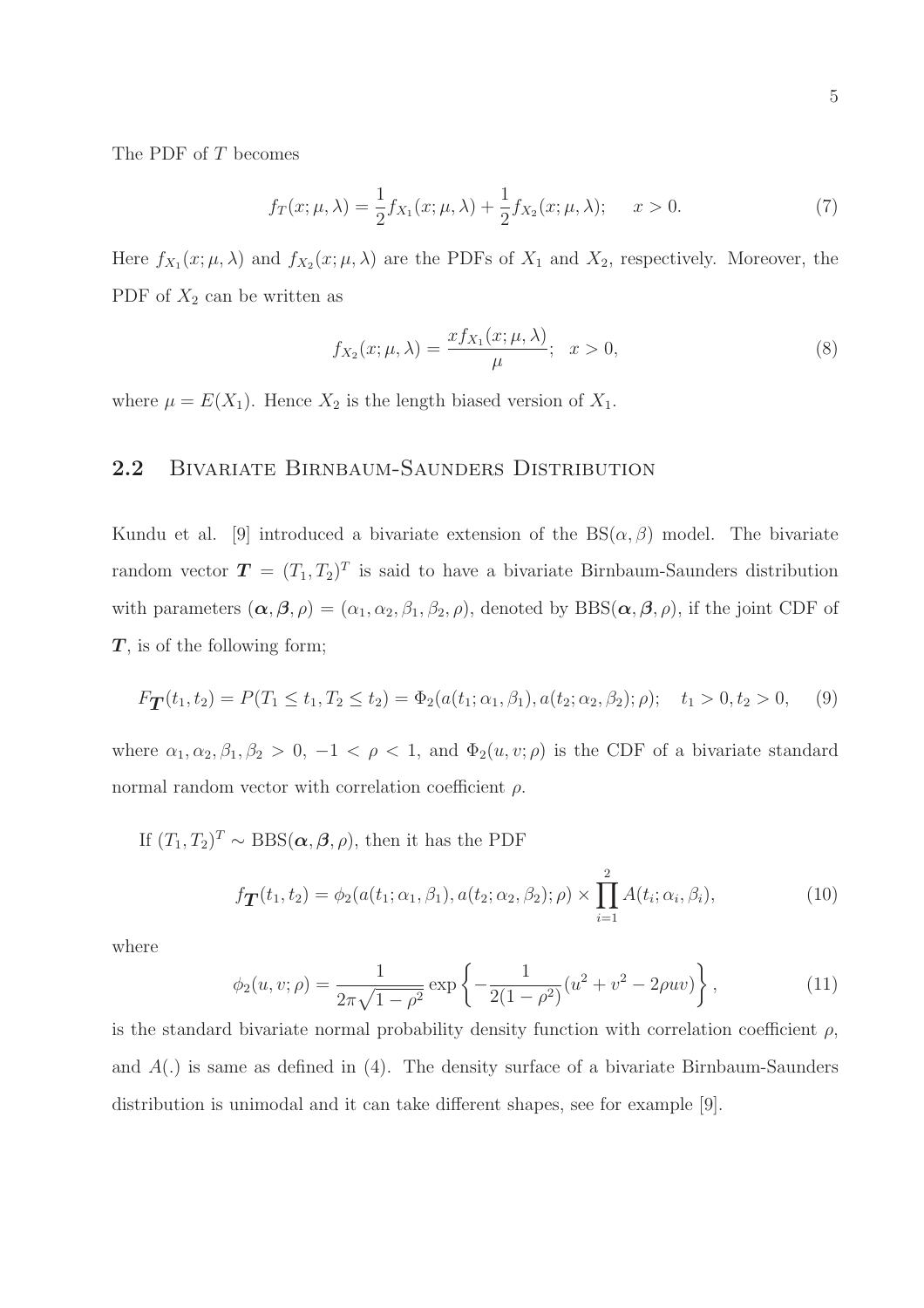Kundu et al. [9] developed several interesting properties of the bivariate Birnbaum-Saunders distribution. It is observed that if  $(T_1, T_2)^T$  has a bivariate Birnbaum-Saunders distribution, the marginals have univariate Birnbaum-Saunders distribution.  $T_1$  and  $T_2$  are positively correlated if  $\rho > 0$ , and for  $\rho < 0$ , they are negatively correlated. One important aspect of the bivariate Birnbaum-Saunders distribution is that it can have correlation over the entire range namely from -1 to 1. Moreover, the generation from a bivariate Birnbaum-Saunders distribution can be easily performed using bivariate normal distribution.

### 2.3 Bivariate Inverse Gaussian Distribution

Kocherlakota [8] introduced a bivariate generalization of the inverse Gaussian distribution. The bivariate random vector  $\mathbf{X} = (X_1, X_2)^T$  is said to have the bivariate inverse Gaussian distribution with parameters  $\boldsymbol{\mu} = (\mu_1, \mu_2)^T$ ,  $\boldsymbol{\lambda} = (\lambda_1, \lambda_2)^T$  and  $\rho$ , if the joint PDF of X is given by

$$
f_{\mathbf{X}}(\boldsymbol{x}; \boldsymbol{\mu}, \boldsymbol{\lambda}, \rho) = \frac{1}{2} \sqrt{\frac{\lambda_1 \lambda_2}{x_1^3 x_2^3}} \left[ \phi_2 \left( a(x_1; \sqrt{\mu_1/\lambda_1}, \mu_1), a(x_2; \sqrt{\mu_2/\lambda_2}, \mu_2); \rho \right) \right. \left. + \phi_2 \left( a(x_1; \sqrt{\mu_1/\lambda_1}, \mu_1), a(x_2; \sqrt{\mu_2/\lambda_2}, \mu_2); -\rho \right) \right] = \frac{1}{2} \sqrt{\frac{\lambda_1 \lambda_2}{x_1^3 x_2^3}} \phi_2 \left( a(x_1; \sqrt{\mu_1/\lambda_1}, \mu_1), a(x_2; \sqrt{\mu_2/\lambda_2}, \mu_2); \rho \right) \times \left( 1 + exp \left( -\frac{2\rho}{1 - \rho^2} a(x_1; \sqrt{\mu_1/\lambda_1}, \mu_1), a(x_2; \sqrt{\mu_2/\lambda_2}, \mu_2) \right) \right) (12)
$$

for  $x_1 \geq 0$ ,  $x_2 \geq 0$ , where  $\mu_1 > 0$ ,  $\mu_2 > 0$ ,  $\lambda_1 > 0$ ,  $\lambda_2 > 0$ ,  $-1 < \rho < 1$ . From now on a bivariate distribution with PDF (12) will be denoted by  $BIG(\lambda_1, \lambda_2, \mu_1, \mu_2, \rho)$ .

It is a natural generalization of the univariate inverse Gaussian distribution to the bivariate case, and it corrects the PDF originally proposed by Wasan [14]. This five-parameter distribution has unimodal PDF, the marginals  $X_1$  and  $X_2$  are IG( $\mu_1, \lambda_1$ ) and IG( $\mu_2, \lambda_2$ ), respectively. It is known that if  $X \sim IG(\mu, \lambda)$ , then  $Z =$  $\lambda(X-\mu)^2$  $\frac{1-\mu}{\mu^2 X}$  has a chi-square dis-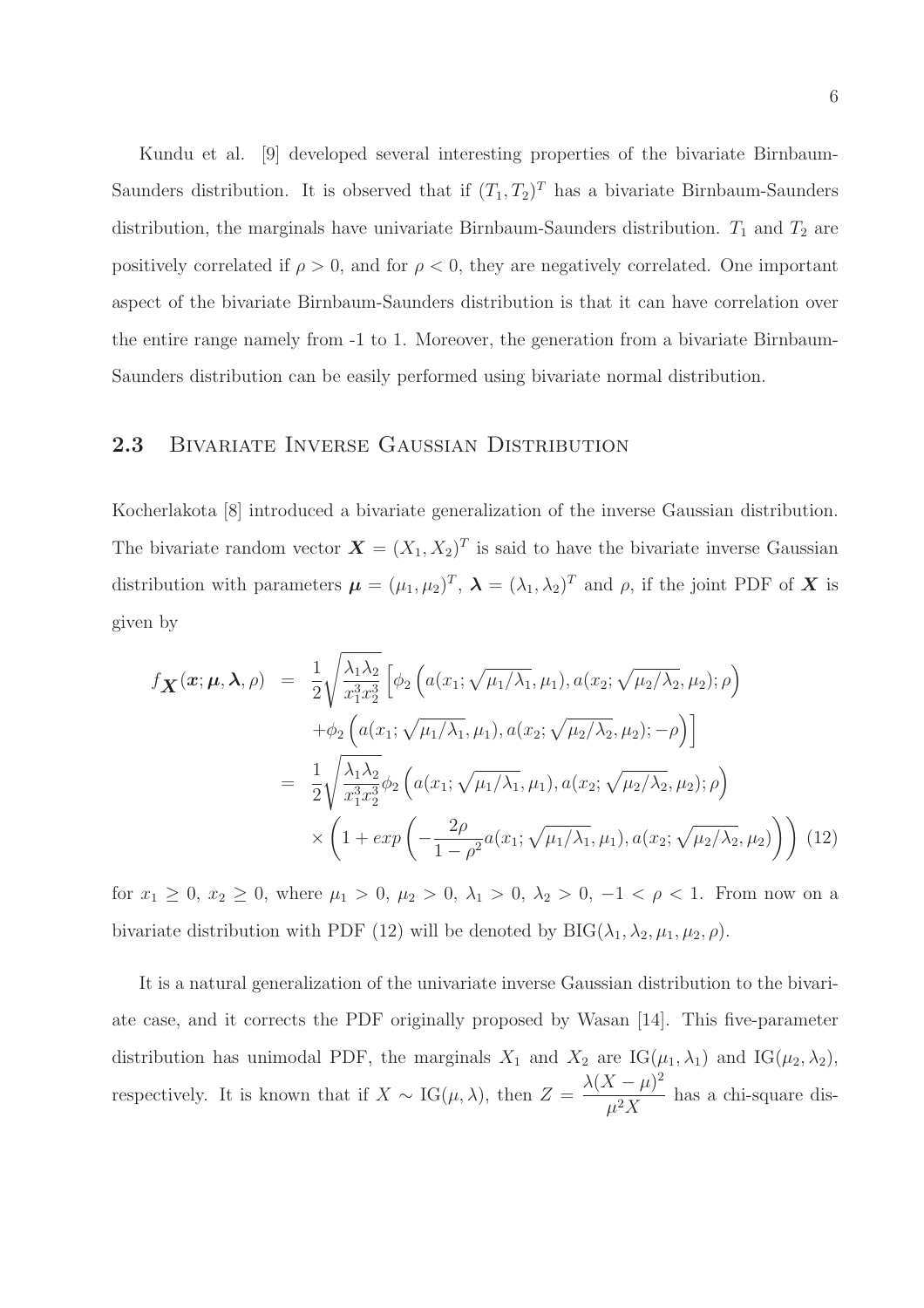tribution with one degree of freedom. Similarly, if  $(X_1, X_2)^T \sim \text{BIG}(\lambda_1, \lambda_2, \mu_1, \mu_2, \rho)$ , then  $(Z_1, Z_2)^T$ , where  $Z_i = \frac{\lambda_i (X_i - \mu_i)^2}{\mu_i^2 Y}$  $\mu_i^2 X_i$  $; i = 1, 2$ , has a bivariate chi-square distribution with one degree of freedom.

# 3 Mixture of Bivariate Birnbaum-Saunders Distri-**BUTIONS**

#### **3.1 DEFINITION AND SOME PROPERTIES**

A random vector  $(X_1, X_2)^T$  is said to have a mixture of two bivariate Birnbaum-Saunders distributions, if the joint joint PDF of  $(X_1, X_2)^T$  can be written as

$$
f_{X_1,X_2}(x_1,x_2) = pf_{U_1,U_2}(x_1,x_2;\boldsymbol{\alpha}_1,\boldsymbol{\beta}_1,\rho_1) + (1-p)f_{V_1,V_2}(x_1,x_2;\boldsymbol{\alpha}_2,\boldsymbol{\beta}_2,\rho_2),
$$
(13)

here  $(U_1, U_2)^T \sim \text{BBS}(\alpha_1, \beta_1, \rho_1), (V_1, V_2)^T \sim \text{BBS}(\alpha_2, \beta_2, \rho_2), \alpha_1 = (\alpha_{11}, \alpha_{12})^T, \alpha_2 =$  $(\alpha_{21}, \alpha_{22})^T$ ,  $\beta_1 = (\beta_{11}, \beta_{12})^T$ ,  $\beta_2 = (\beta_{21}, \beta_{22})^T$ ,  $\alpha_{ij} > 0$ ,  $\beta_{ij} > 0$ , for all  $i, j = 1, 2$ ,  $-1 < \rho_1, \rho_2 < 1$ , and  $0 \le p \le 1$ . From now on a bivariate random vector with joint PDF (13), will be called a mixture of bivariate Birnbaum-Saunders distributions (MBBS), and it will be denoted by  $MBBS(\alpha_1, \alpha_2, \beta_1, \beta_2, \rho_1, \rho_2, p)$ . Therefore, the mixture has eleven parameters. The joint CDF of  $(X_1, X_2)^T$ , with PDF (13) can be written as

$$
P(X_1 \le x_1, X_2 \le x_2) = p\Phi(a(x_1; \alpha_{11}, \beta_{11}), a(x_2; \alpha_{12}, \beta_{12}); \rho_1) + (1 - p)\Phi(a(x_1; \alpha_{21}, \beta_{21}), a(x_2; \alpha_{22}, \beta_{22}); \rho_2).
$$
 (14)

Due to presence of eleven parameters, the joint CDF of MBBS can take different shapes. In Figure 1, we provide the PDF surface of MBBS, for different parameter values. It is clear that it can take different shapes. The PDF surface of MBBS can be unimodal or bimodal, therefore, it is clearly more flexible than the bivariate Birnbaum-Saunders distribution.

Using the mixture representation, it may be noted that the MBBS model can be expressed as follows

$$
(X_1, X_2)^T = \begin{cases} (U_1, U_2)^T & \text{with probability} \\ (V_1, V_2)^T & \text{with probability} \\ (1 - p), \end{cases}
$$
 (15)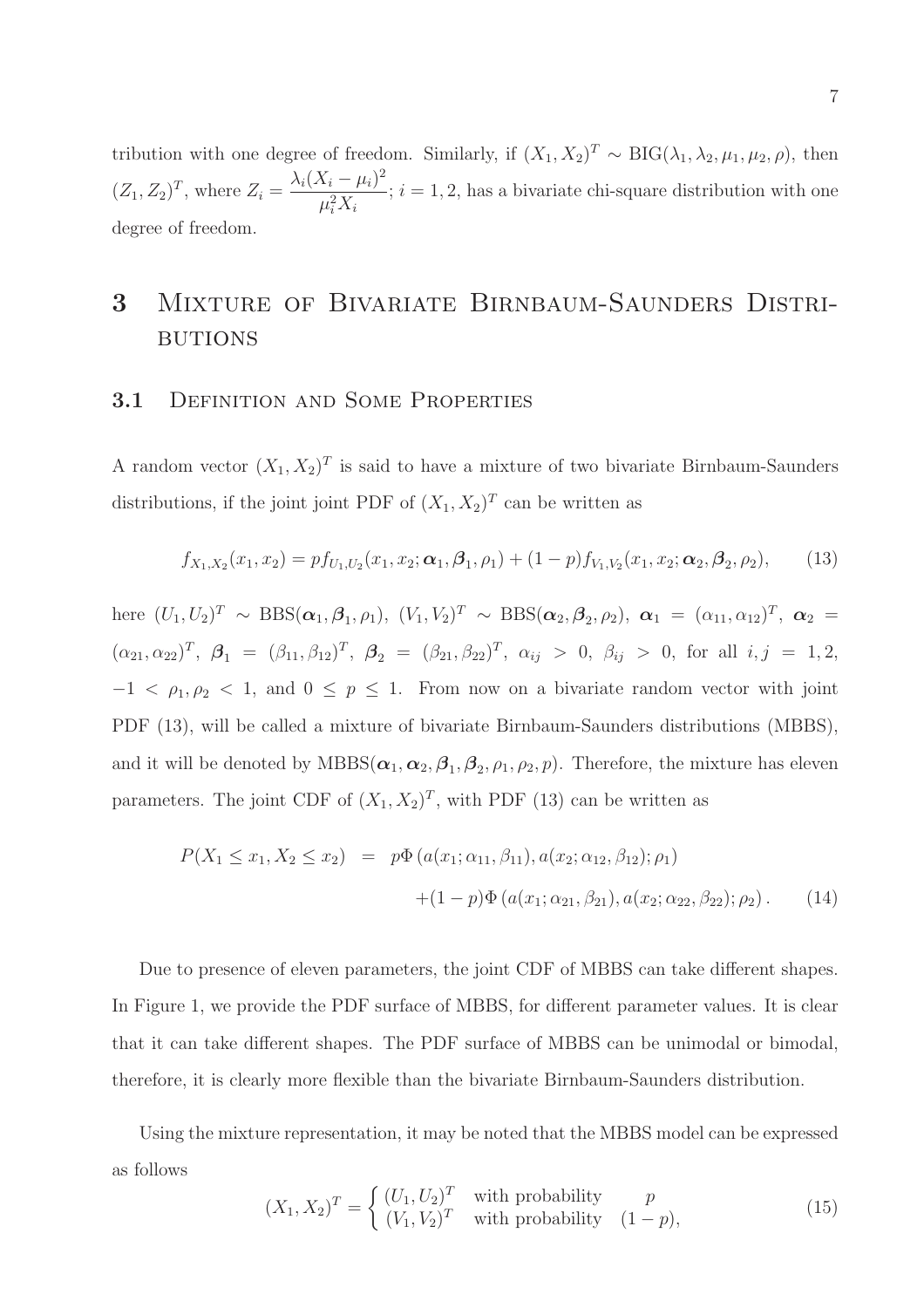where  $(U_1, U_2)^T$  and  $(V_1, V_2)^T$  are same as defined above. Kundu et al. [9] provided a simple method to generate samples from a BBS distribution, hence using the mixture representation (15), random samples from a MBBS can be generated quite conveniently.

The following results can be easily obtained using the representation (15). We will use the following notations.  $\mathbf{\beta}_1^{-1} = (\beta_{11}^{-1}, \beta_{12}^{-1})^T$  and  $\mathbf{\beta}_2^{-1} = (\beta_{21}^{-1}, \beta_{22}^{-1})^T$ .

THEOREM 1: If  $(X_1, X_2)^T \sim \text{MBBS}(\boldsymbol{\alpha}_1, \boldsymbol{\alpha}_2, \boldsymbol{\beta}_1, \boldsymbol{\beta}_2, \rho_1, \rho_2, p)$ , then

- (a)  $(X_1, X_2^{-1})^T \sim \text{MBBS}(\alpha_1, \alpha_2, \beta_1, \beta_2^{-1})$  $\frac{-1}{2}, \rho_1, -\rho_2, p$ . (b)  $(X_1^{-1}, X_2)^T \sim \text{MBBS}(\alpha_1, \alpha_2, \beta_1^{-1})$  $_1^{-1}, \beta_2, -\rho_1, \rho_2, p).$
- (c)  $(X_1^{-1}, X_2^{-1})^T \sim \text{MBBS}(\alpha_1, \alpha_2, \beta_1^{-1})$  $\overline{1}^{1}, \overline{\beta}_{2}^{-1}$  $\frac{-1}{2}, -\rho_1, -\rho_2, p$ .

PROOF: The proof mainly follows using Theorem 3.2 of Kundu et al. [9] and the mixture representation (15).

THEOREM 2: If  $(X_1, X_2)^T \sim \text{MBBS}(\boldsymbol{\alpha}_1, \boldsymbol{\alpha}_2, \boldsymbol{\beta}_1, \boldsymbol{\beta}_2, \rho_1, \rho_2, p)$ , then

$$
E(X_1) = p\beta_{11}\left(1 + \frac{1}{2}\alpha_{11}^2\right) + (1 - p)\beta_{12}\left(1 + \frac{1}{2}\alpha_{12}^2\right)
$$
  
\n
$$
E(X_1^{-1}) = p\beta_{11}^{-1}\left(1 + \frac{1}{2}\alpha_{11}^2\right) + (1 - p)\beta_{12}^{-1}\left(1 + \frac{1}{2}\alpha_{12}^2\right)
$$
  
\n
$$
E(X_2) = p\beta_{21}\left(1 + \frac{1}{2}\alpha_{21}^2\right) + (1 - p)\beta_{22}\left(1 + \frac{1}{2}\alpha_{22}^2\right)
$$
  
\n
$$
E(X_2^{-1}) = p\beta_{21}^{-1}\left(1 + \frac{1}{2}\alpha_{21}^2\right) + (1 - p)\beta_{22}^{-1}\left(1 + \frac{1}{2}\alpha_{22}^2\right)
$$
  
\n
$$
E(X_1X_2) = pE(U_1U_2) + (1 - p)E(V_1V_2),
$$

where

$$
E(U_1U_2) = \beta_{11}\beta_{12} \left[ 1 + \frac{1}{2}(\alpha_{11}^2 + \alpha_{12}^2) + \frac{1}{4}\alpha_{11}^2\alpha_{12}^2(1 + \rho_1^2) + \alpha_{11}\alpha_{12}I_1 \right]
$$
  

$$
E(V_1V_2) = \beta_{21}\beta_{22} \left[ 1 + \frac{1}{2}(\alpha_{21}^2 + \alpha_{22}^2) + \frac{1}{4}\alpha_{21}^2\alpha_{22}^2(1 + \rho_2^2) + \alpha_{21}\alpha_{22}I_2 \right].
$$

and the exact expressions of  $I_1$  and  $I_2$  are presented in the Appendix A.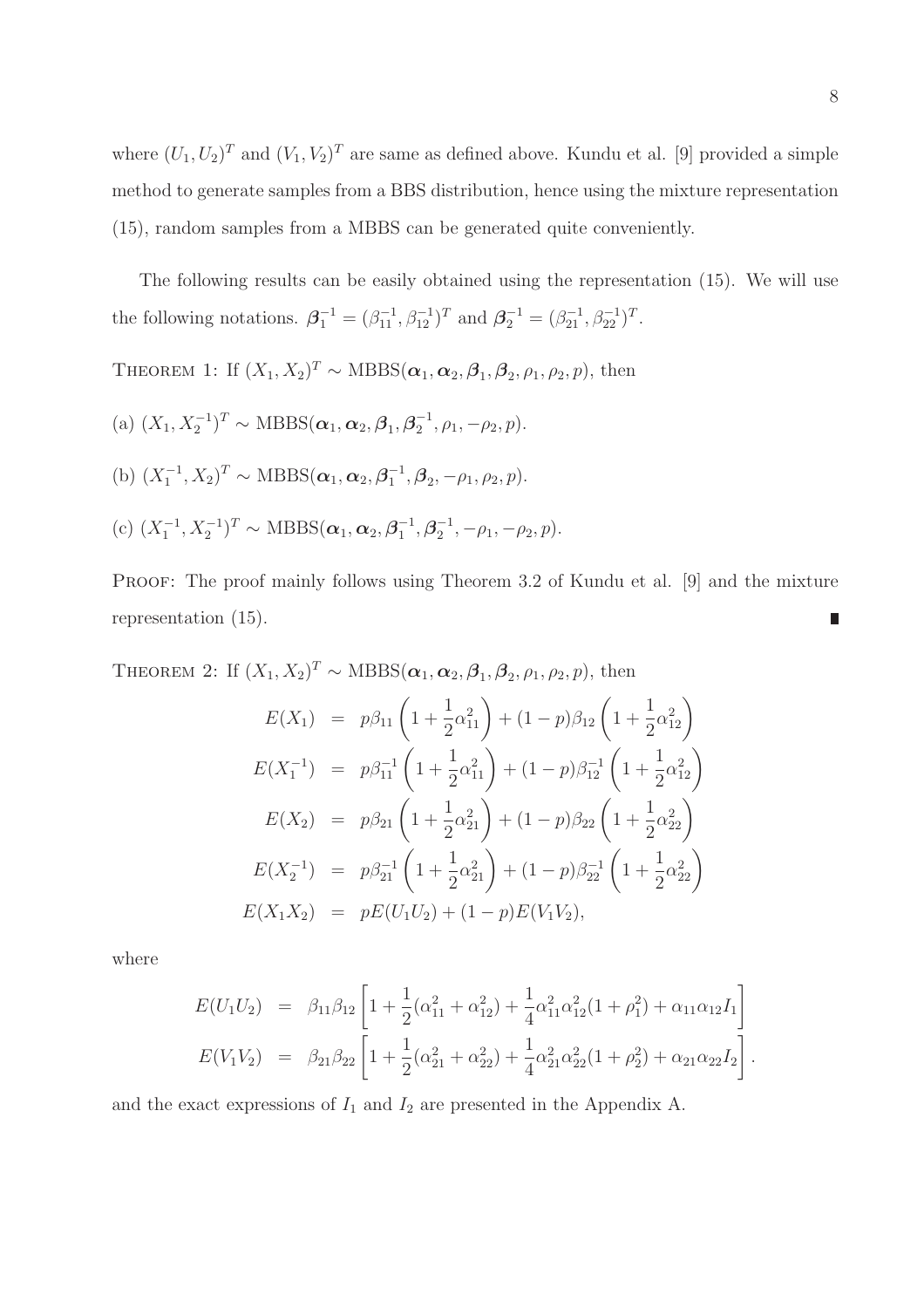PROOF: The proof mainly follows using Theorem 1, and the expressions of  $E(U_1U_2)$ ,  $E(V_1V_2)$ obtained in Kundu et al. [9].

THEOREM 3: If  $(X_1, X_2)^T \sim \text{MBBS}(\boldsymbol{\alpha}_1, \boldsymbol{\alpha}_2, \boldsymbol{\beta}_1, \boldsymbol{\beta}_2, \rho_1, \rho_2, p)$ , where  $\beta_{11} = \beta_{21} = \beta_1$  and  $\beta_{12}=\beta_{22}=\beta_2,$  then

$$
\begin{pmatrix} a(X_1, 1, \beta_1) \\ a(X_2, 1, \beta_2) \end{pmatrix} \stackrel{d}{=} pN_2(\mathbf{0}, \Sigma_1) + (1 - p)N_2(\mathbf{0}, \Sigma_2),
$$

where  $\stackrel{d}{=}$  means equal in distribution and

$$
\Sigma_1 = \begin{bmatrix} \alpha_{11}^2 & \alpha_{11} \alpha_{12} \rho_1 \\ \alpha_{12} \alpha_{11} \rho_1 & \alpha_{12}^2 \end{bmatrix} \text{ and } \Sigma_2 = \begin{bmatrix} \alpha_{21}^2 & \alpha_{21} \alpha_{22} \rho_2 \\ \alpha_{21} \alpha_{22} \rho_2 & \alpha_{21}^2 \end{bmatrix}.
$$

PROOF: The result follows using expressions  $(5)$  and  $(15)$ .

THEOREM 4: If  $(X_1, X_2)^T \sim \text{MBBS}(\boldsymbol{\alpha}_1, \boldsymbol{\alpha}_2, \boldsymbol{\beta}_1, \boldsymbol{\beta}_2, \rho_1, \rho_2, p)$ , where  $\beta_{11} = \beta_{21} = \beta_1$  and  $\beta_{12} = \beta_{22} = \beta_2$ , then  $P(X_1 < X_2) = 1/2$ .

PROOF: From  $(15)$ , it is immediate that

$$
P(X_1 < X_2) = pP(U_1 < U_2) + (1 - p)P(V_1 < V_2). \text{ Since } P(U_1 < U_2) = P(V_1 < V_2) = 1/2,
$$
\nthe result follows.

#### 3.2 Connection Between BBS and MBIG

Desmond [5] established a connection between a BS distribution and an IG distribution. Using that result, Balakrishnan et al. [1] showed that a mixture of BS distribution can be expressed as a mixture of IG distribution and their reciprocals. In this section, we introduce a new bivariate IG distribution and we call this as Modified Bivariate Inverse Gaussian (MBIG) distribution. This MBIG model has a IG marginal, and the other marginal may be considered as a weighted BS or mixture of IG and Length-Biased IG (LIG), see for example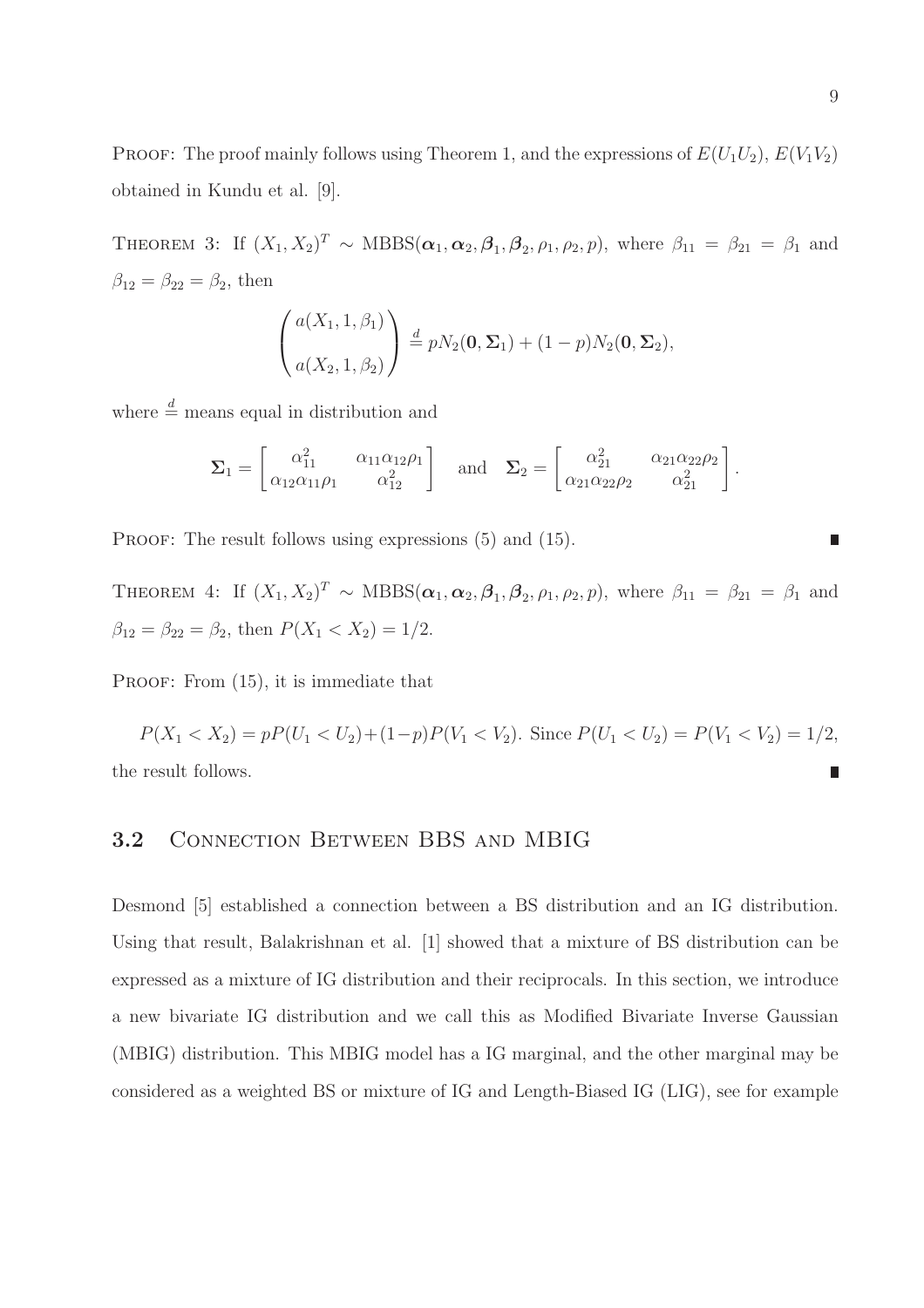Balakrishnan et al. [1]. In this section we want to establish a similar connection between BBS and MBIG distributions. First we will define a MBIG distribution.

DEFINITION: A bivariate random vector  $\mathbf{X} = (X_1, X_2)^T$  is said to have a MBIG distribution with parameters  $\boldsymbol{\mu} = (\mu_1, \mu_2)^T$ ,  $\boldsymbol{\lambda} = (\lambda_1, \lambda_2)^T$  and  $\rho$ , if the joint PDF of  $X_1$  and  $X_2$  is given by

$$
f(\mathbf{x}; \boldsymbol{\mu}, \boldsymbol{\lambda}, \rho) = \frac{1}{2} \sqrt{\frac{\lambda_1 \lambda_2}{x_1^3 x_2^3}} \phi_2 \left( a(x_1; \sqrt{\mu_1/\lambda_1}, \sqrt{\mu_2/\lambda_2}; \rho) \right) \times \left( 1 + \frac{x_1}{\mu_1} \right); \ \ x_1 \ge 0, x_2 \ge 0. \tag{16}
$$

Here  $\mu_1 > 0$ ,  $\mu_2 > 0$ ,  $\lambda_1 > 0$ ,  $\lambda_2 > 0$ ,  $-1 < \rho < 1$ . From now on a random vector with the joint PDF (16) will be denoted by MBIG( $\mu$ ,  $\lambda$ ,  $\rho$ ).

THEOREM 5: The function  $f : \mathbb{R}^+ \times \mathbb{R}^+ \to \mathbb{R}^+$  as defined in (16) is a proper PDF.

PROOF: It is clear that  $f(x_1, x_2; \mu, \lambda, \rho) \geq 0$ , for all  $x_1, x_2 \geq 0$ . We will show that  $c = 1$ , where

$$
\int_0^\infty \int_0^\infty f(x_1, x_2; \boldsymbol{\mu}, \boldsymbol{\lambda}, \rho) dx_1 dx_2 = c^{-1}.
$$

From now on we will be using the following notations  $\alpha_1 = \sqrt{\mu_1/\lambda_1}$  and  $\alpha_2 = \sqrt{\mu_2/\lambda_2}$ . Consider the following transformation

$$
W_1 = a(X_1; \alpha_1, \mu_1) \quad W_2 = a(X_2; \alpha_2, \mu_2).
$$

Since the Jacobian of transformation is

$$
|J| = A(x_1; \alpha_1, \mu_1) \times A(x_2; \alpha_2, \mu_2),
$$

it follows that the joint PDF of  $\mathbf{W} = (W_1, W_2)$  is

$$
f_{\mathbf{W}}(w_1, w_2) = c \left( 1 - \frac{\alpha_2 w_2}{\sqrt{4 + (\alpha_2 w_2)^2}} \right) \phi_2(w_1, w_2; \rho).
$$
 (17)

Now

$$
\int_{-\infty}^{\infty} \int_{-\infty}^{\infty} f_{\mathbf{W}}(w_1, w_2) dw_1 dw_2 = c \int_{-\infty}^{\infty} \int_{-\infty}^{\infty} \phi_2(w_1, w_2; \rho) dw_1 dw_2
$$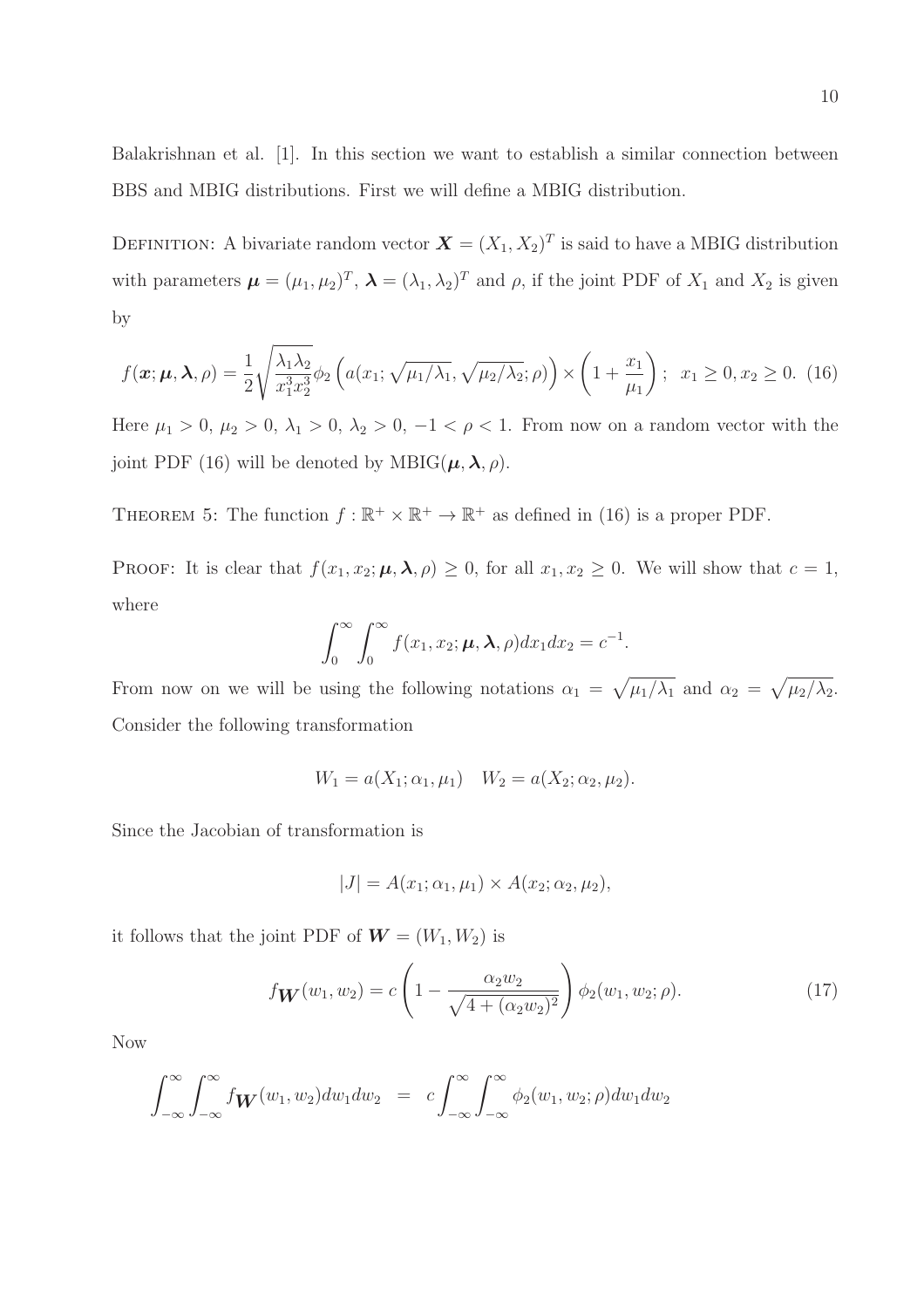$$
-c \int_{-\infty}^{\infty} \int_{-\infty}^{\infty} \frac{\alpha_2 w_2}{\sqrt{4 + (\alpha_2 w_2)^2}} \phi_2(w_1, w_2; \rho) dw_1 dw_2
$$
  
=  $c - 0 = c = 1$ .

The following result will be useful for further development.

THEOREM 6: If 
$$
(X_1, X_2)^T \sim \text{MBIG}(\mu, \lambda, \rho)
$$
, then

- (i)  $X_2 \sim \text{IG}(\mu_2, \lambda_2)$ , where the PDF of IG( $\mu$ ,  $\lambda$ ) is as given in (6).
- (ii) The PDF of the random variable  $X_1$ , for  $x > 0$ , is given by

$$
f_{X_1}(x_1;\boldsymbol{\mu},\boldsymbol{\lambda},\rho)=\frac{\sqrt{\lambda_1}(x_1+\mu_1)}{2\mu_1\sqrt{x_1^3}}\times\phi\left(a(x_1;\alpha_1,\mu_1)\right)\times\psi(x_1),
$$

where

$$
\psi(x_1) = \left(1 - E\left[\frac{\alpha_2 Z}{\sqrt{4 + (\alpha_2 Z)^2}}\right]\right)
$$

and

$$
Z \sim N\left(\rho a(x_1;\alpha_1,\mu_1), 1-\rho^2\right).
$$

PROOF: Consider the same transformation  $W_1$  and  $W_2$  as in the Theorem 5, and it has the joint PDF given in (17). The PDF of  $W_2$  becomes

$$
f_{W_2}(w_2) = \left(1 - \frac{\alpha_2 w_2}{\sqrt{4 + (\alpha_2 w_2)^2}}\right) \phi(w_2).
$$
 (18)

Now consider the inverse transformation

$$
X_2 = a^{-1}(W_2; \alpha_2, \mu_2) = \frac{\mu_2}{4} \left( \alpha_2 W_2 + \sqrt{4 + (\alpha_2 W_2)^2} \right)^2.
$$

The PDF of  $X_2$  becomes

$$
f_{X_2}(x_2) = \sqrt{\frac{\lambda_2}{x_2^3}} \phi\left(a(x_2; \alpha_2, \lambda_2)\right),
$$

hence the result (i) is proved. To prove (ii), let us re write (17) as

$$
f_{\mathbf{W}}(w_1, w_2) = \left(1 - \frac{\alpha_2 w_2}{\sqrt{4 + (\alpha_2 w_2)^2}}\right) \times \phi(w_1)\phi(w_2; \rho w_1, 1 - \rho^2).
$$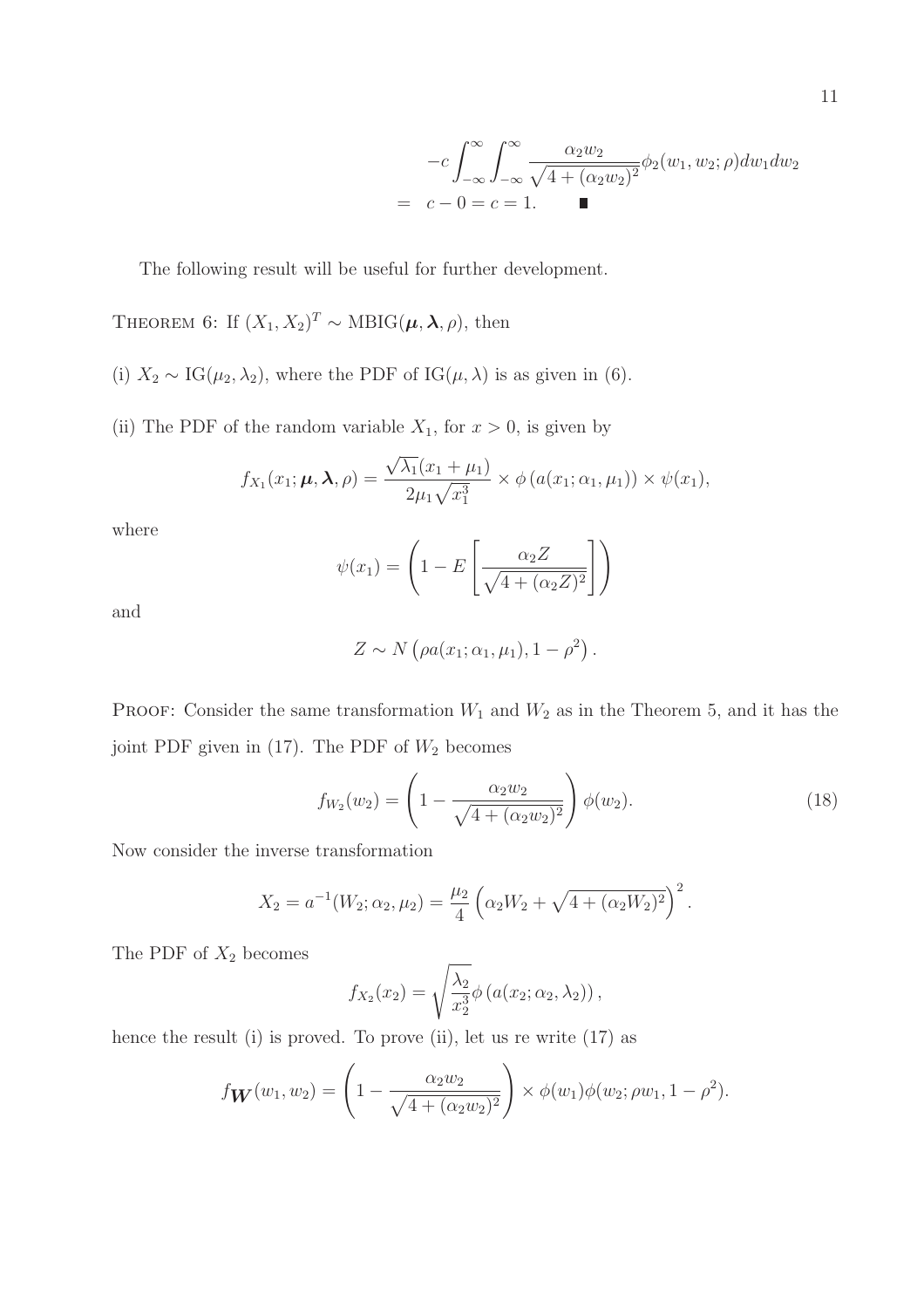The PDF of  $W_1$  becomes

$$
f_{W_1}(w_1) = \int_{-\infty}^{\infty} f_{\mathbf{W}}(w_1, w_2) dw_2 = \phi(w_1) \int_{-\infty}^{\infty} \left(1 - \frac{\alpha_2 w_2}{\sqrt{4 + (\alpha_2 w_2)^2}}\right) \times \phi(w_2; \rho w_1, 1 - \rho^2) dw_2.
$$

The result (ii) follows using the inverse transformation

$$
X_1 = a^{-1}(W_1; \alpha_1, \mu_1) = \frac{\mu_1}{4} \left( \alpha_1 W_1 + \sqrt{4 + (\alpha_1 W_1)^2} \right)^2.
$$

COMMENTS: If  $(X_1, X_2)^T \sim \text{MBIG}(\mu, \lambda, \rho)$ , then  $X_1$  and  $X_2$  are independent iff  $\rho = 0$ . In that case  $\psi(x_1) = 1$ .

COMMENTS: The random variable  $X_1$  is a weighted mixture of the inverse Gaussian and length biased inverse Gaussian distribution, where the weighting proportion is  $\psi(x_1)/2$ , since

$$
f_{X_1}(x_1; \mu, \lambda, \rho) = \frac{\psi(x_1)}{2} (f_1(x_1) + f_2(x_1))
$$

where

$$
f_1(x_1) = \sqrt{\frac{\lambda_1}{x_1^3}} \phi (a(x_1; \alpha_1, \lambda_1))
$$
 and  $f_2(x_1) = \frac{x_1}{\mu_1} \sqrt{\frac{\lambda_1}{x_1^3}} \phi (a(x_1; \alpha_1, \lambda_1)).$ 

Clearly,  $f_1(x_1)$  is the PDF of an inverse Gaussian distribution, and  $f_2(x_1)$  is the PDF of length biased inverse Gaussian distribution. Moreover, when  $X_1$  and  $X_2$  are independent, i.e.  $\rho = 0$ , then  $X_1$  has a Birnbaum-Saunders distribution.

Although when  $\rho \neq 0$ , the function  $\psi(\cdot)$  cannot be obtained in explicit form, it can be expressed in terms of confluent hypergeometric function. The details are provided in the Appendix A, for completeness purposes.

Similar to the univariate case, we have the following relation between BBS and MBIG distributions. Let  $\mathbf{X} = (X_1, X_2)^T \sim \text{BBS}(\boldsymbol{\alpha}, \boldsymbol{\beta}, \rho), \ \ \mathbf{V} = (V_1, V_2)^T \sim \text{MBIG}(\boldsymbol{\mu}, \boldsymbol{\lambda}, \rho)$  with  $\mu = (\beta_1, \beta_2)^T$ ,  $\lambda = (\beta_1/\alpha_1^2, \beta_2/\alpha_2^2)^T$ , and  $W = (W_1, W_2)^T$  be a random vector such that  $(W_1^{-1}, W_2^{-1})^T \sim \text{MBIG}(\mu', \lambda', \rho)$ , with  $\mu' = (1/\beta_1, 1/\beta_2)^T$ ,  $\lambda' = (1/(\beta_1 \alpha_1^2), 1/(\beta_2 \alpha_2^2)^T$ , which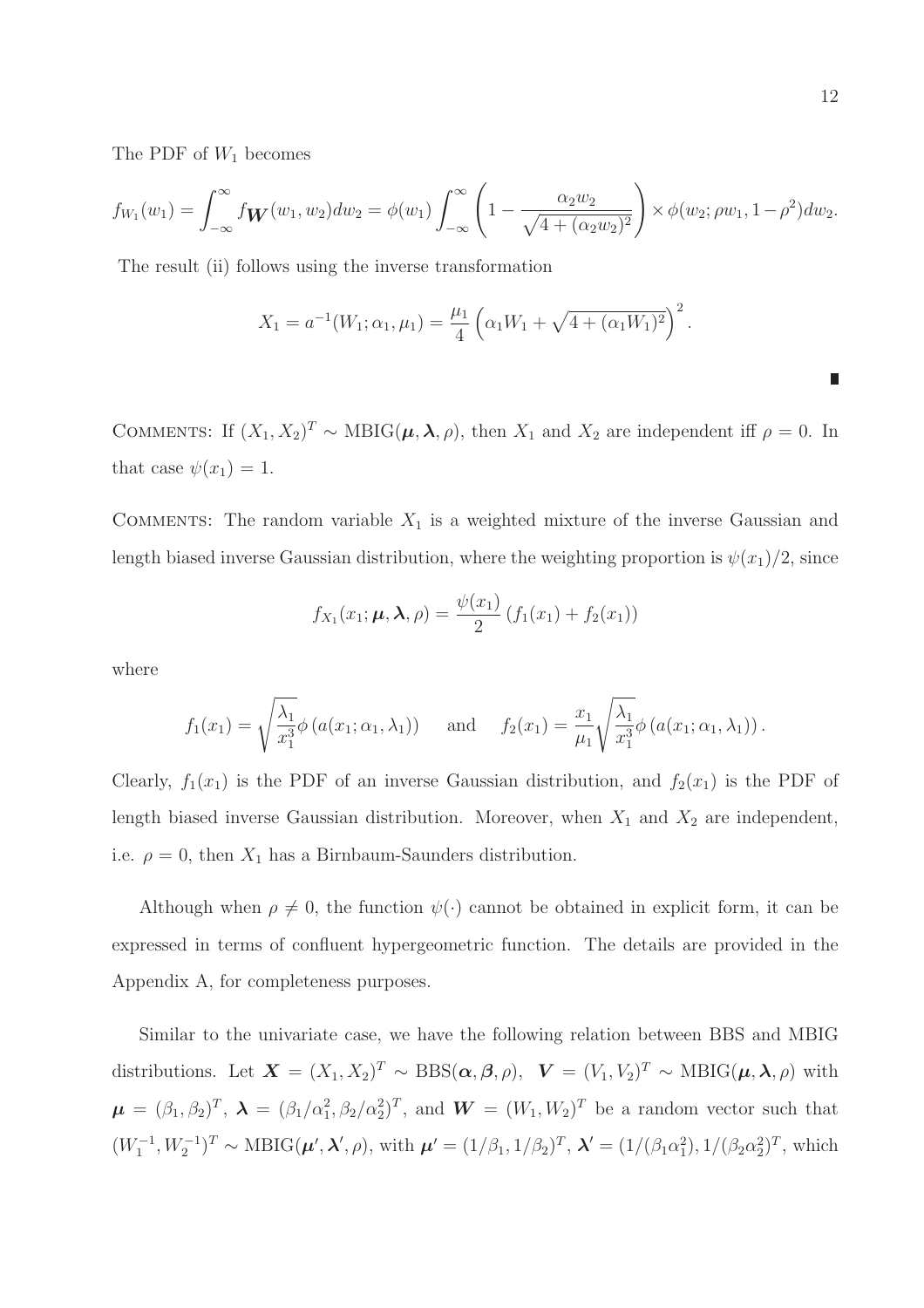is independent of  $V$ . Consider a new random variable given by

$$
\boldsymbol{X} = \begin{cases} \boldsymbol{V} & \text{with probability} \quad \frac{1}{2} \\ \boldsymbol{W} & \text{with probability} \quad \frac{1}{2}. \end{cases} \tag{19}
$$

The PDF of  $X$  is

$$
f_{\mathbf{X}}(\mathbf{x}; \alpha, \beta, \rho) = \frac{1}{2} f_{\mathbf{V}}(\mathbf{x}; \boldsymbol{\mu}, \boldsymbol{\lambda}, \rho) + \frac{1}{2} f_{\mathbf{W}}(\mathbf{x}; \boldsymbol{\mu}, \boldsymbol{\lambda}, \rho),
$$
(20)

where  $f_V(x;\mu,\lambda,\rho)$  and  $f_W(x;\mu,\lambda,\rho)$ , are the densities of V and W, respectively.

Note that it is a generalization of the one dimensional result to the two dimensional result. It matches with the one dimensional result for both the marginals when  $\rho = 0$ . Therefore, it is immediate that a MBBS as given in (13) can be expressed as a mixture of two MBIG's and their reciprocals.

#### 4 Inference

#### 4.1 Maximum Likelihood Estimation

In this section we discuss the estimation of the unknown parameters based on a random sample of size n, say,  $\mathcal{D} = \{(x_{11}, x_{12}), \ldots, (x_{n1}, x_{n2})\}$  from a  $MBBS(\boldsymbol{\alpha}_1, \boldsymbol{\alpha}_2, \boldsymbol{\beta}_1, \boldsymbol{\beta}_2, \rho_1, \rho_2, p)$ . Using the joint PDF (13), the log-likelihood function can be written as

$$
l(\boldsymbol{\theta}) = \prod_{i=1}^{n} (p f_{U_1, U_2}(x_{i1}, x_{i2}; \boldsymbol{\alpha}_1, \boldsymbol{\beta}_1, \rho_1) + (1-p) f_{V_1, V_2}(x_{i1}, x_{i2}; \boldsymbol{\alpha}_2, \boldsymbol{\beta}_2, \rho_2)), \qquad (21)
$$

where the eleven dimensional dimensional vector  $\boldsymbol{\theta} = (\boldsymbol{\alpha}_1, \boldsymbol{\beta}_1, \rho_1, \boldsymbol{\alpha}_2, \boldsymbol{\beta}_2, \rho_2, p)$ . The MLEs of the unknown parameters can be obtained by maximizing (21) with respect to the unknown parameters. The MBBS model has eleven unknown parameters, and we need to solve an eleven dimensional optimization problem to compute the MLEs.

It is well known that a mixture model can be treated as a missing value problem, and so the expectation maximization (EM) algorithm can be used quite effectively to compute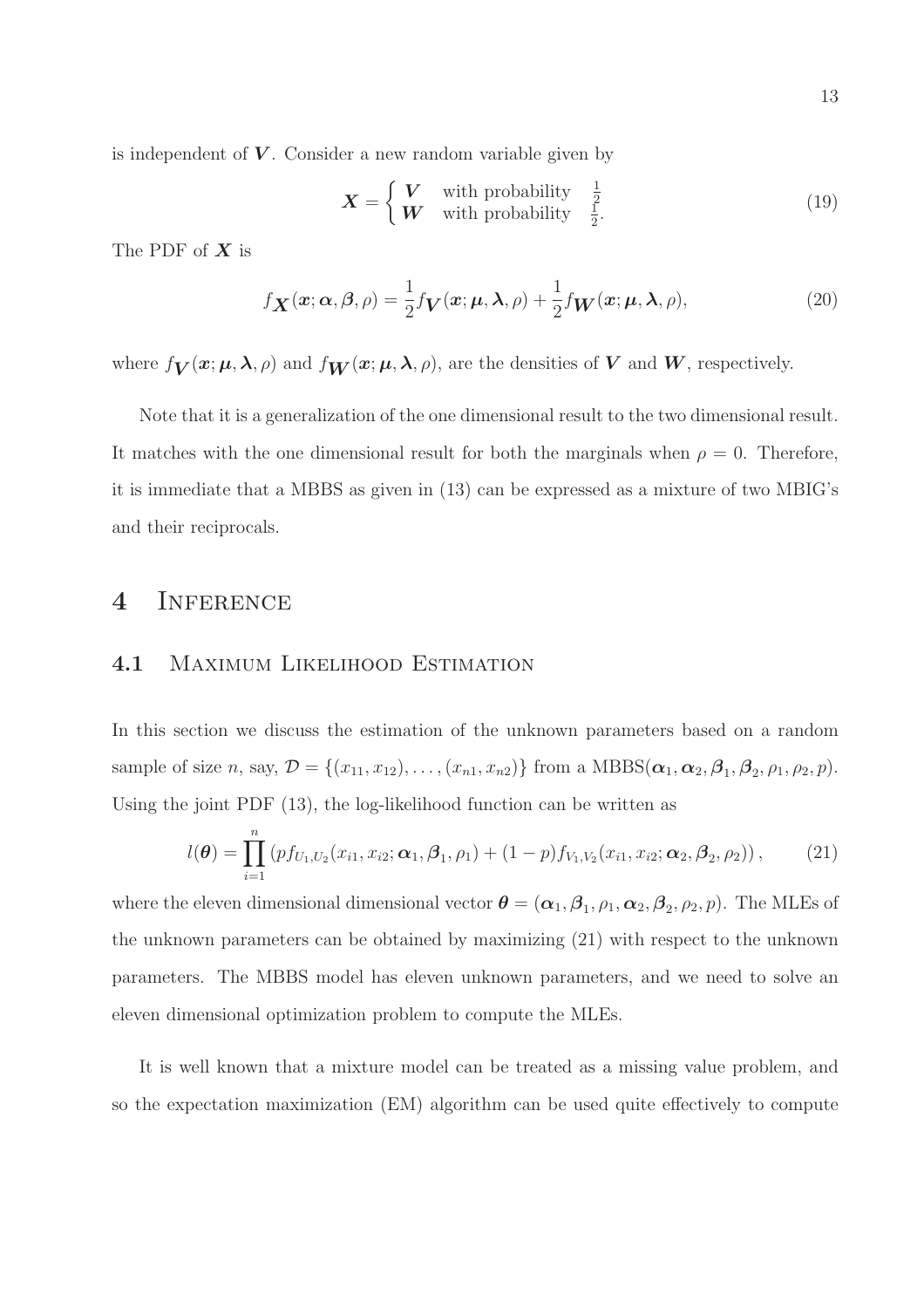the unknown model parameters, see for example McLachlan and Peel ([10], pp 47 - 50). In this case also we propose to use the EM algorithm, which reduces the computational burden significantly. For this purpose using the mixture representation (15), we assume that the complete observations are random samples from  $(X_1, X_2, \Delta)$ , where  $\Delta = 1$ , if  $(X_1, X_2)^T =$  $(U_1, U_2)^T$  and  $\Delta = 0$ , if  $(X_1, X_2)^T = (V_1, V_2)^T$ . Therefore,

$$
P(\Delta = 1) = p
$$
 and  $P(\Delta = 0) = (1 - p)$ .

The complete samples are as follows:

$$
\{(x_{11}, x_{12}, \delta_1), \ldots, (x_{n1}, x_{n2}, \delta_n)\}.
$$
 (22)

Based on the complete observations, the complete likelihood function is

$$
L_c(\boldsymbol{\theta}) = \prod_{i=1}^n (p f_{U_1, U_2}(x_{i1}, x_{i2}; \boldsymbol{\alpha}_1, \boldsymbol{\beta}_1, \rho_1))^{\delta_i} \times ((1-p) f_{V_1, V_2}(x_{i1}, x_{i2}; \boldsymbol{\alpha}_2, \boldsymbol{\beta}_2, \rho_2))^{1-\delta_i}, \quad (23)
$$

hence the log-likelihood function becomes

$$
l_c(\boldsymbol{\theta}) = \sum_{i=1}^n \delta_i \ln(f_{U_1, U_2}(x_{i1}, x_{i2}; \boldsymbol{\alpha}_1, \boldsymbol{\beta}_1, \rho_1)) + \sum_{i=1}^n (1 - \delta_i) \ln(f_{V_1, V_2}(x_{i1}, x_{i2}; \boldsymbol{\alpha}_2, \boldsymbol{\beta}_2, \rho_2)) + \ln p \sum_{i=1}^n \delta_1 + \ln(1 - p) \sum_{i=1}^n (1 - \delta_i).
$$
\n(24)

The EM algorithm consists of maximizing the conditional expectation of the complete data log-likelihood function, based on the observed data and the current value of  $\theta$ , say  $\widetilde{\theta}$  in an iterative two-step algorithm process, see for example Dempster et al. [4]. The E-step is to compute the conditional expectation denoted by  $Q(\boldsymbol{\theta}|\widetilde{\boldsymbol{\theta}})$ , and the M step is maximizing  $Q(\boldsymbol{\theta}|\widetilde{\boldsymbol{\theta}})$  with respect to  $\boldsymbol{\theta}$ .

E-STEP: It consists of calculating  $Q(\theta|\tilde{\theta})$ ,  $\tilde{\theta}$  being the current parameter value.

$$
Q(\boldsymbol{\theta}|\widetilde{\boldsymbol{\theta}}) = E(l(\boldsymbol{\theta}|\mathcal{D}, \widetilde{\boldsymbol{\theta}})) = \sum_{i=1}^{n} E(\delta_i|\mathcal{D}, \widetilde{\boldsymbol{\theta}}) \ln(f_{U_1, U_2}(x_{i1}, x_{i2}; \boldsymbol{\alpha}_1, \boldsymbol{\beta}_1, \rho_1))
$$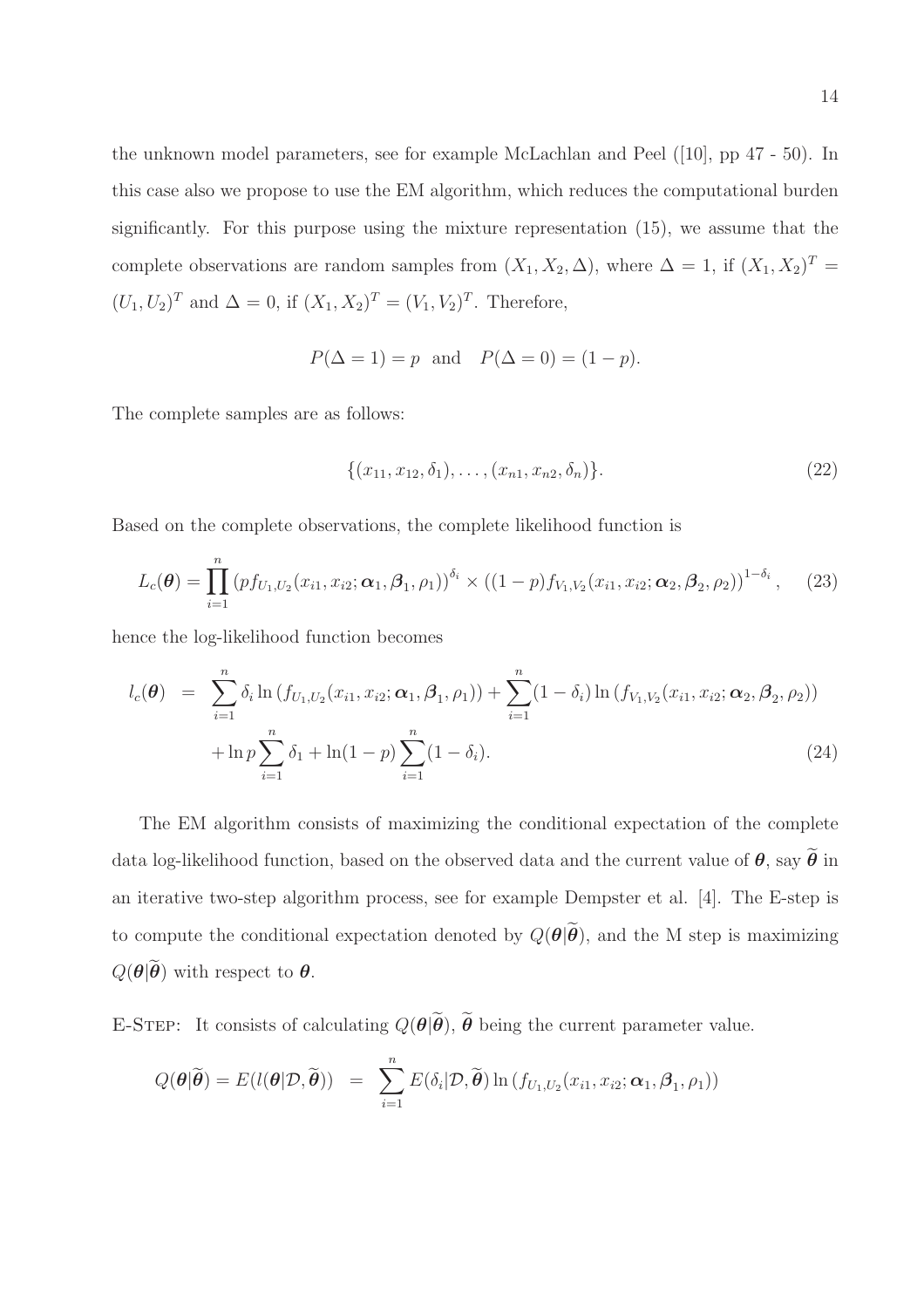+ 
$$
\sum_{i=1}^{n} E((1 - \delta_i)|\mathcal{D}, \widetilde{\boldsymbol{\theta}}) \ln (f_{V_1, V_2}(x_{i1}, x_{i2}; \boldsymbol{\alpha}_2, \boldsymbol{\beta}_2, \rho_2))
$$
  
+ 
$$
\ln p \sum_{i=1}^{n} E(\delta_i | \mathcal{D}, \widetilde{\boldsymbol{\theta}}) + \ln(1 - p) \sum_{i=1}^{n} E((1 - \delta_i)|\mathcal{D}, \widetilde{\boldsymbol{\theta}}).
$$
 (25)

In this case

$$
E(\delta_i | \mathcal{D}, \widetilde{\boldsymbol{\theta}}) = \frac{f_{U_1, U_2}(x_{i1}, x_{i2}; \widetilde{\boldsymbol{\alpha}}_1, \beta_1, \widetilde{\rho}_1)}{f_{U_1, U_2}(x_{i1}, x_{i2}; \widetilde{\boldsymbol{\alpha}}_1, \widetilde{\beta}_1, \widetilde{\rho}_1) + f_{V_1, V_2}(x_{i1}, x_{i2}; \widetilde{\boldsymbol{\alpha}}_2, \widetilde{\beta}_2, \widetilde{\rho}_2)} = \widetilde{a}_i \quad \text{(say)},
$$
\n
$$
E((1 - \delta_i) | \mathcal{D}, \widetilde{\boldsymbol{\theta}}) = \frac{f_{V_1, V_2}(x_{i1}, x_{i2}; \widetilde{\boldsymbol{\alpha}}_2, \widetilde{\beta}_2, \widetilde{\rho}_2)}{f_{U_1, U_2}(x_{i1}, x_{i2}; \widetilde{\boldsymbol{\alpha}}_1, \widetilde{\beta}_1, \widetilde{\rho}_1) + f_{V_1, V_2}(x_{i1}, x_{i2}; \widetilde{\boldsymbol{\alpha}}_2, \widetilde{\beta}_2, \widetilde{\rho}_2)} = \widetilde{b}_i \quad \text{(say)}.
$$

M-STEP: It involves maximizing the  $Q(\theta|\theta)$  with respect to  $\theta$ , to obtain  $\theta$ , where

$$
\widetilde{\widetilde{\boldsymbol{\theta}}} = \arg \max_{\boldsymbol{\theta}} Q(\boldsymbol{\theta}|\widetilde{\boldsymbol{\theta}}).
$$

From (25), it is clear that

$$
\widetilde{\widetilde{p}} = \frac{\sum_{i=1}^{n} \widetilde{a}_i}{n},
$$

$$
(\widetilde{\widetilde{\alpha}}_1, \widetilde{\widetilde{\beta}}_1, \widetilde{\widetilde{\rho}}_1) = \arg \max \mathbf{\alpha}_1, \mathbf{\beta}_1, \rho_1 \sum_{i=1}^{n} \widetilde{a}_i \ln(f_{U_1, U_2}(x_{i1}, x_{i2}; \mathbf{\alpha}_1, \mathbf{\beta}_1, \rho_1))
$$

and

$$
(\widetilde{\widetilde{\boldsymbol{\alpha}}}_{2}, \widetilde{\widetilde{\boldsymbol{\beta}}}_{2}, \widetilde{\widetilde{\boldsymbol{\rho}}}_{2}) = \arg \max \boldsymbol{\alpha}_{2}, \boldsymbol{\beta}_{2}, \rho_{2} \sum_{i=1}^{n} \widetilde{b}_{i} \ln (f_{V_{1}, V_{2}}(x_{i1}, x_{i2}; \boldsymbol{\alpha}_{2}, \boldsymbol{\beta}_{2}, \rho_{2})).
$$

It has been shown in Appendix B, that  $(\tilde{\alpha}_1, \beta_1, \tilde{\rho}_1)$  and  $(\tilde{\alpha}_2, \beta_2, \tilde{\rho}_2)$  can be obtained by solving two separate two-dimensional optimization problems.

We propose the following algorithm to compute the MLEs of the unknown parameters.

ALGORITHM:

- Step 1: Choose some initial guess values of  $\theta$ , say  $\theta^{(0)}$ .
- Step 2: Obtain

$$
\boldsymbol{\theta}^{(1)} = \arg \max_{\boldsymbol{\theta}} Q(\boldsymbol{\theta}|\boldsymbol{\theta}^{(0)})
$$

• Step 3: Continue the process until convergence takes place.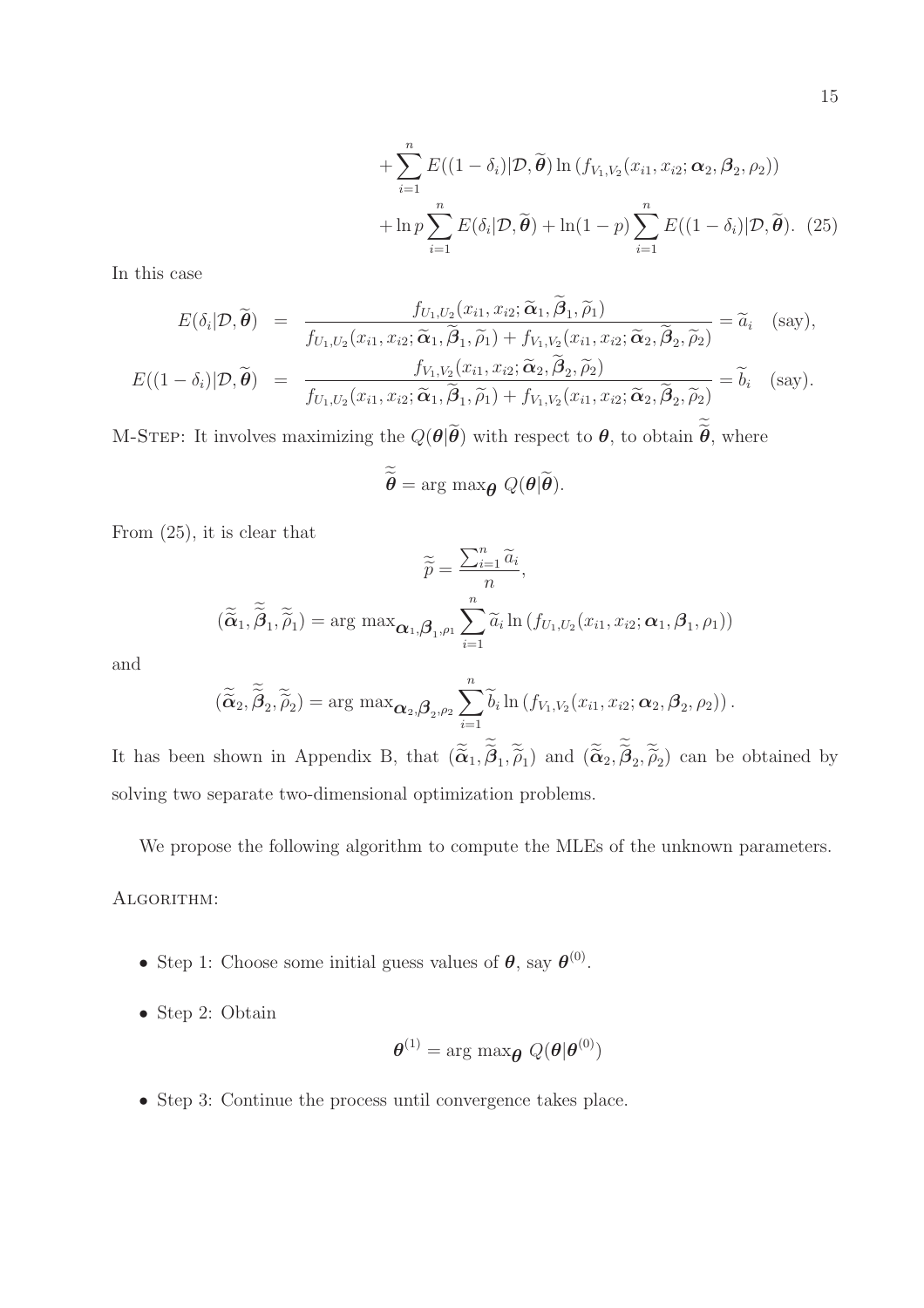### 4.2 TESTING OF HYPOTHESES

In this section we discuss different testing of hypotheses problems which will have some practical importance.

PROBLEM 1: Test the following hypothesis:

$$
H_0: \alpha_1 = \alpha_2 = \alpha, \quad \beta_1 = \beta_2 = \beta, \rho_1 = \rho_2 = \rho \quad \text{vs.} \quad H_1: \text{At least one is different} \quad (26)
$$

The problem is of interest as it tests whether the data are coming from one population or from two different populations. We use the likelihood ratio test for this purpose. Fit a bivariate Birnbaum-Saunders distribution to the given data set and obtain the maximum likelihood estimators of the unknown parameters using the method proposed by Kundu et al. [9]. Suppose the maximized log-likelihood value becomes  $l_{01}$ , and say  $l_1$  denote the maximized log-likelihood value based on the fitted model  $(13)$ . Under  $H_0$ 

$$
-2(l_{01}-l_1) \sim \chi_6^2.
$$

Therefore, reject the null hypothesis at the  $\alpha$ % level of significance if

$$
-2(l_0 - l_1) > \chi_{6,\alpha}^2.
$$

Here  $\chi^2_k$  denotes the chi-square distribution with k degrees of freedom, and  $\chi^2_{k,\alpha}$  denote the upper  $\alpha$ -th percentile point of a chi-square distribution with k degrees of freedom.

PROBLEM 2: Test the following hypothesis:

$$
H_0: \mathcal{B}_1 = \mathcal{B}_2 = \mathcal{B} = (\beta_1, \beta_2) \quad \text{vs.} \quad H_1: \mathcal{B}_1 \neq \mathcal{B}_2. \tag{27}
$$

This is an important problem, as it tests whether the scale parameter vectors of the two clusters are same or not. In this case, under  $H_0$ , the MLEs of the unknown parameters can be obtained using an EM algorithm as described before. Under  $H_0$ , at each M-step the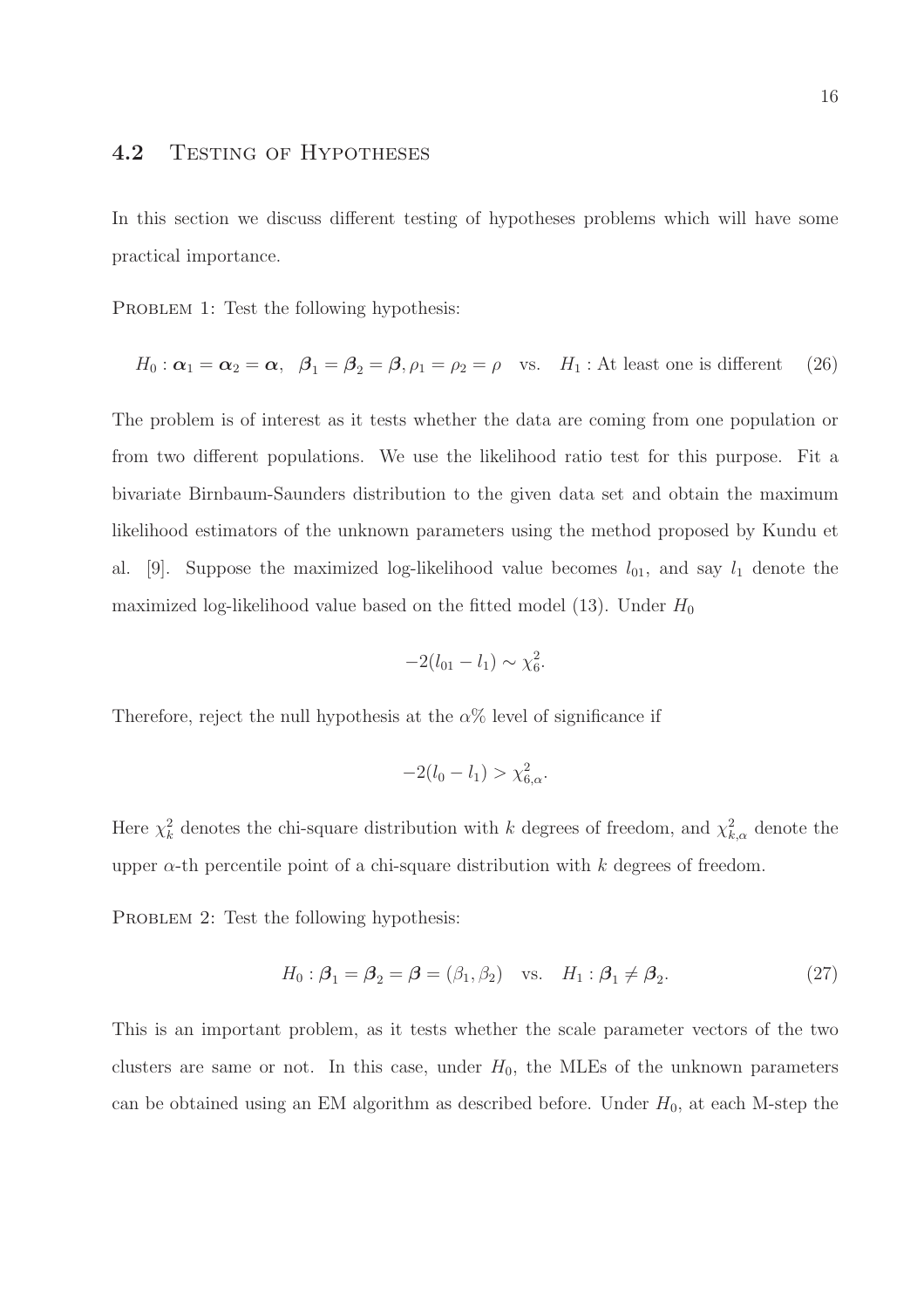maximization with respect to different parameters can be obtained as follows. First compute

$$
(\widetilde{\tilde{\beta}}_1, \widetilde{\tilde{\beta}}_2) = \widetilde{\tilde{\boldsymbol{\beta}}} = \arg \max_{\beta_1, \beta_2} \left\{ \sum_{i=1}^n \widetilde{a}_i \ln \left( f_{U_1, U_2}(x_{i1}, x_{i2}; \widetilde{\tilde{\alpha}}_1(\boldsymbol{\beta}), \boldsymbol{\beta}, \widetilde{\tilde{\rho}}_1(\boldsymbol{\beta}) \right) + \sum_{i=1}^n \widetilde{b}_i \ln \left( f_{V_1, V_2}(x_{i1}, x_{i2}; \widetilde{\tilde{\alpha}}_2(\boldsymbol{\beta}), \boldsymbol{\beta}, \widetilde{\tilde{\rho}}_2(\boldsymbol{\beta}) \right) \right\}, \tag{28}
$$

where the elements  $\tilde{\alpha}_1(\beta), \tilde{\alpha}_2(\beta), \tilde{\rho}_1(\beta)$  and  $\tilde{\rho}_2(\beta)$  are same as defined in Appendix B. The other elements can be obtained as described in Appendix B. If  $l_{02}$  denotes the maximized log-likelihood value under  $H_0$  of problem 2, then

$$
-2(l_{02}-l_1) \sim \chi_6^2.
$$

Therefore, reject the null hypothesis at the  $\alpha$ % level of significance if

$$
-2(l_{02}-l_1) > \chi^2_{6,\alpha}.
$$

### 5 Simulation Experiments and Data Analysis

#### 5.1 SIMULATION EXPERIMENTS

In this section we perform some simulation experiments to see performances of the MLEs and the proposed EM algorithm for different parameter values and for different sample sizes. We have used two different models namely: Model 1:  $\alpha_{11} = \alpha_{12} = \beta_{11} = \beta_{12} = 1.0$ ,  $\rho_1 = 0.5$ ,  $\alpha_{21} = \alpha_{22} = \beta_{21} = \beta_{22} = 2.0, \ \rho_2 = 0.5 \text{ and } p = 0.5, \text{ and Model 2: } \alpha_{11} = \alpha_{12} = \beta_{11} = \beta_{12} = \beta_{11}$ 1.0,  $\rho_1 = 0.5$ ,  $\alpha_{21} = \alpha_{22} = \beta_{21} = \beta_{22} = 2.0$ ,  $\rho_2 = 0.5$  and  $p = 0.25$ . Note that in Model 1 and Model 2, all the  $\alpha$  and  $\beta$  parameters are same for both the groups, although their proportions are different. We have used different sample sizes namely:  $n = 25, 50, 75, 100$ . In each case we have generated the sample from the proposed MBBS distribution, and computed the MLEs of the unknown parameters based on the proposed EM algorithm.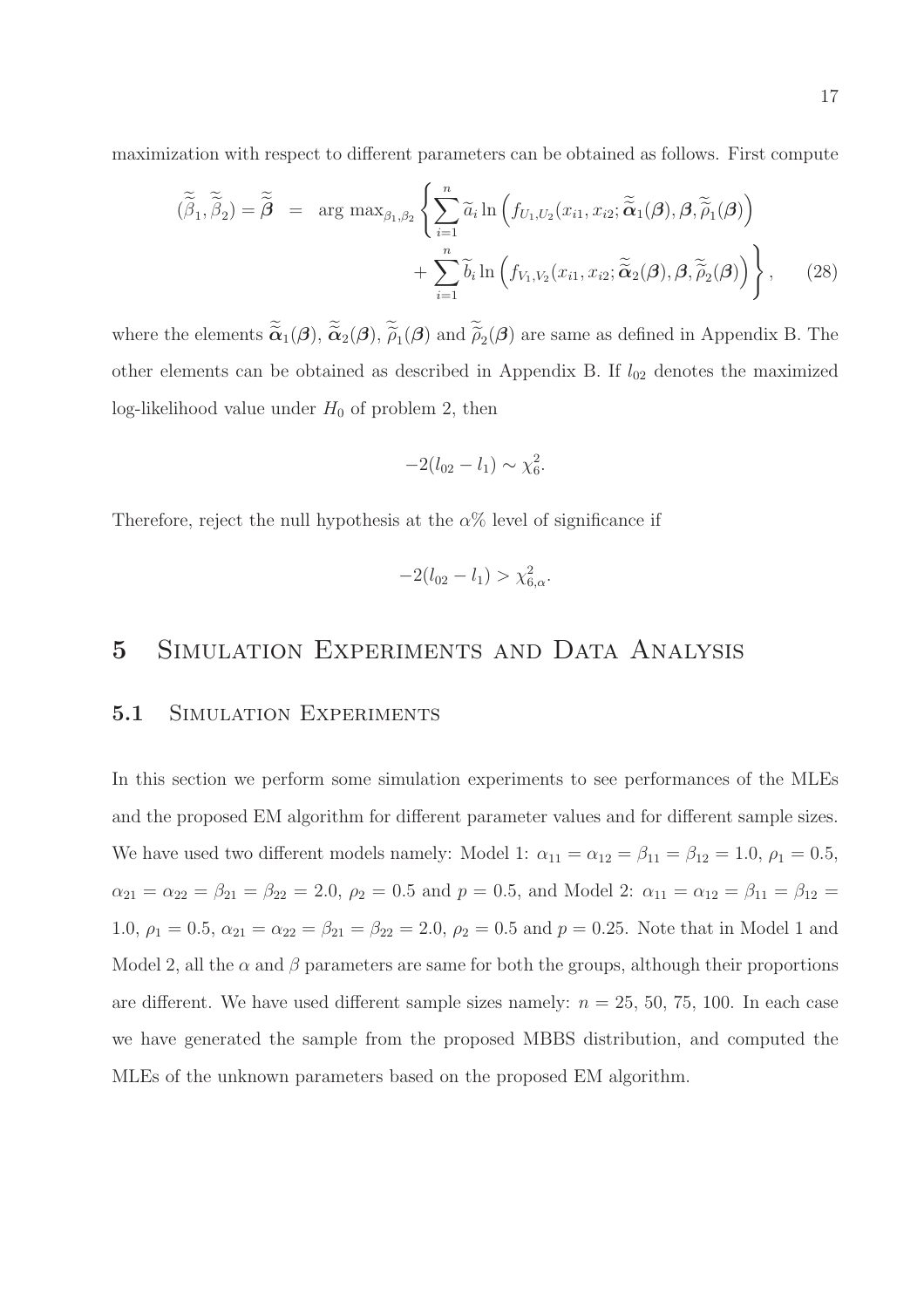At each E-Step the corresponding M-Step has been performed by solving two separate 2-D optimization problems. The 2-D optimization problems have been solved using grid search method with a grid size 0.0001. The iteration of the EM algorithm stops, when the difference of the relative log-likelihood values at the two consecutive iterations, is less than 10<sup>−</sup><sup>4</sup> . In all the cases considered the iteration stops before 25 iterations. We replicate the process 1000 times, and report the average estimates and the associated mean squared errors (within bracket) in each case. All the results are reported in Tables 1 and 2.

| Parameter     | $n=25$          | $n=50$         | $n=75$         | $n = 100$      |
|---------------|-----------------|----------------|----------------|----------------|
|               |                 |                |                |                |
| $\alpha_{11}$ | 1.1523(0.2241)  | 1.1167(0.1341) | 1.0412(0.0742) | 1.0101(0.0265) |
| $\alpha_{12}$ | 1.1467(0.2311)  | 1.1239(0.1389) | 1.0487(0.0699) | 1.0228(0.0221) |
| $\beta_{11}$  | 1.1441(0.2151)  | 1.1098(0.1311) | 1.0578(0.0775) | 1.0200(0.0211) |
| $\beta_{12}$  | 1.1512(0.2226)  | 1.1009(0.1309) | 1.0447(0.0612) | 1.0111(0.0227) |
| $\rho_1$      | 0.5091(0.0165)  | 0.5012(0.0061) | 0.5005(0.0031) | 0.5000(0.0016) |
| $\alpha_{21}$ | 2.1578(0.4248)  | 2.1212(0.2145) | 2.0561(0.1289) | 2.0198(0.0429) |
| $\alpha_{22}$ | 2.1498 (0.4176) | 2.1137(0.2145) | 2.0561(0.1498) | 2.0098(0.0465) |
| $\beta_{21}$  | 2.1601(0.4265)  | 2.1067(0.2187) | 2.0345(0.1235) | 2.0113(0.0422) |
| $\beta_{22}$  | 2.1316(0.4209)  | 2.1176(0.2227) | 2.0492(0.1265) | 2.0249(0.0490) |
| $\rho_2$      | 0.5078(0.0144)  | 0.5011(0.0059) | 0.5008(0.0028) | 0.5000(0.0013) |
| $\mathcal{p}$ | 0.5117(0.0113)  | 0.5055(0.0052) | 0.5010(0.0032) | 0.5003(0.0009) |

Table 1: Average estimates and the associated mean squared errors of the MLEs of the unknown parameters based on 1000 replications for Model 1.

Some of the points are quite clear from the simulation experiments. In all the cases the EM algorithm converges within 25 iterations, and it indicates that the proposed EM algorithm works well in this case. It is observed that as sample size increases the average biases and mean squared errors decrease in each case. It verifies the consistency properties of the MLEs. Comparing Tables 1 and 2, it is observed that the average biases and mean squared errors of  $\alpha_{11}(\alpha_{21}), \alpha_{12}(\alpha_{22}), \beta_{11}(\beta_{21}), \beta_{12}(\beta_{22}), \rho_{1}(\rho_{2})$  are more (less) for Model 1 (Model 2) than Model 2 (Model 1). It is not very surprising, it is mainly due to that fact that p is smaller in Model 2 than Model 1.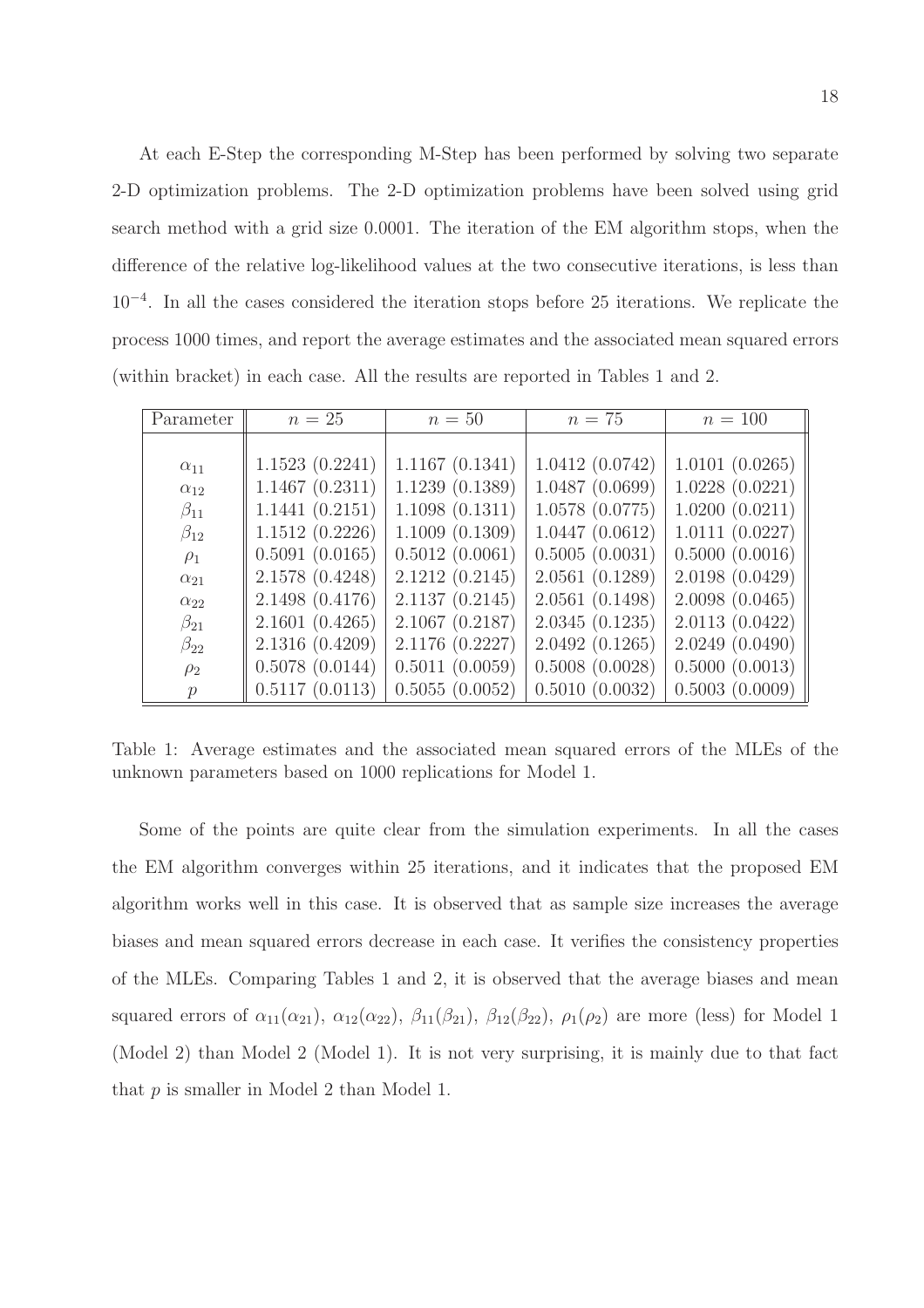| Parameter     | $n=25$         | $n=50$         | $n=75$         | $n = 100$      |
|---------------|----------------|----------------|----------------|----------------|
|               |                |                |                |                |
| $\alpha_{11}$ | 1.1911(0.4154) | 1.1641(0.2312) | 1.0979(0.1432) | 1.0542(0.0445) |
| $\alpha_{12}$ | 1.1754(0.3978) | 1.1543(0.2276) | 1.0886(0.1387) | 1.0529(0.0451) |
| $\beta_{11}$  | 1.1667(0.4134) | 1.1600(0.2287) | 1.1010(0.1401) | 1.0498(0.0311) |
| $\beta_{12}$  | 1.1512(0.2226) | 1.1009(0.1309) | 1.0447(0.0612) | 1.0111(0.0399) |
| $\rho_1$      | 0.5182(0.0245) | 0.5113(0.0123) | 0.5019(0.0067) | 0.5006(0.0023) |
| $\alpha_{21}$ | 2.1067(0.2156) | 2.0178(0.1231) | 2.0019(0.0787) | 2.0009(0.0245) |
| $\alpha_{22}$ | 2.1102(0.2245) | 2.0098(0.1178) | 2.0023(0.0665) | 2.0008(0.0225) |
| $\beta_{21}$  | 2.0198(0.2278) | 2.0223(0.1156) | 2.0020(0.0698) | 2.0000(0.0200) |
| $\beta_{22}$  | 2.1100(0.2016) | 2.0054(0.1136) | 2.0073(0.0542) | 2.0004(0.0198) |
| $\rho_2$      | 0.5078(0.0144) | 0.5011(0.0059) | 0.5008(0.0028) | 0.5000(0.0013) |
| $\mathcal{p}$ | 0.2563(0.0075) | 0.2523(0.0036) | 0.2515(0.0021) | 0.2503(0.0007) |

Table 2: Average estimates and the associated mean squared errors of the MLEs of the unknown parameters based on 1000 replications for Model 2.

#### 5.2 REAL DATA

Researchers are interested to assess pulmonary function in non-pathological populations. For this purpose, 50 subjects (25 male and 25 female) have been chosen to run on a trade mill until exhaustion. Samples of air were collected at definite intervals and gas contents analyzed. Two measures of oxygen consumptions  $X_1$  (resting volume  $O_2$  in mL/kg/min) and  $X_2$  (maximum volume  $O_2$  in  $L/min$ ) are reported in Table 6.8 of Johnson and Wichern ([7], page 266). We would like to analyze this data set without identifying the sex of the subjects. The scatter plot of both the groups is provided in Figure 2.

Before progressing further we want to check whether Birnbaum-Saunders distribution can be used or not to analyze the two groups. We have fitted the bivariate Birnbaum-Saunders distribution to each group and the estimates of the unknown parameters are provided in Table 3.

We also provide below the Kolmogorov-Smirnov distance between the empirical and fitted CDFs, and the associated  $p$  value (in bracket) for both the marginals for both Males and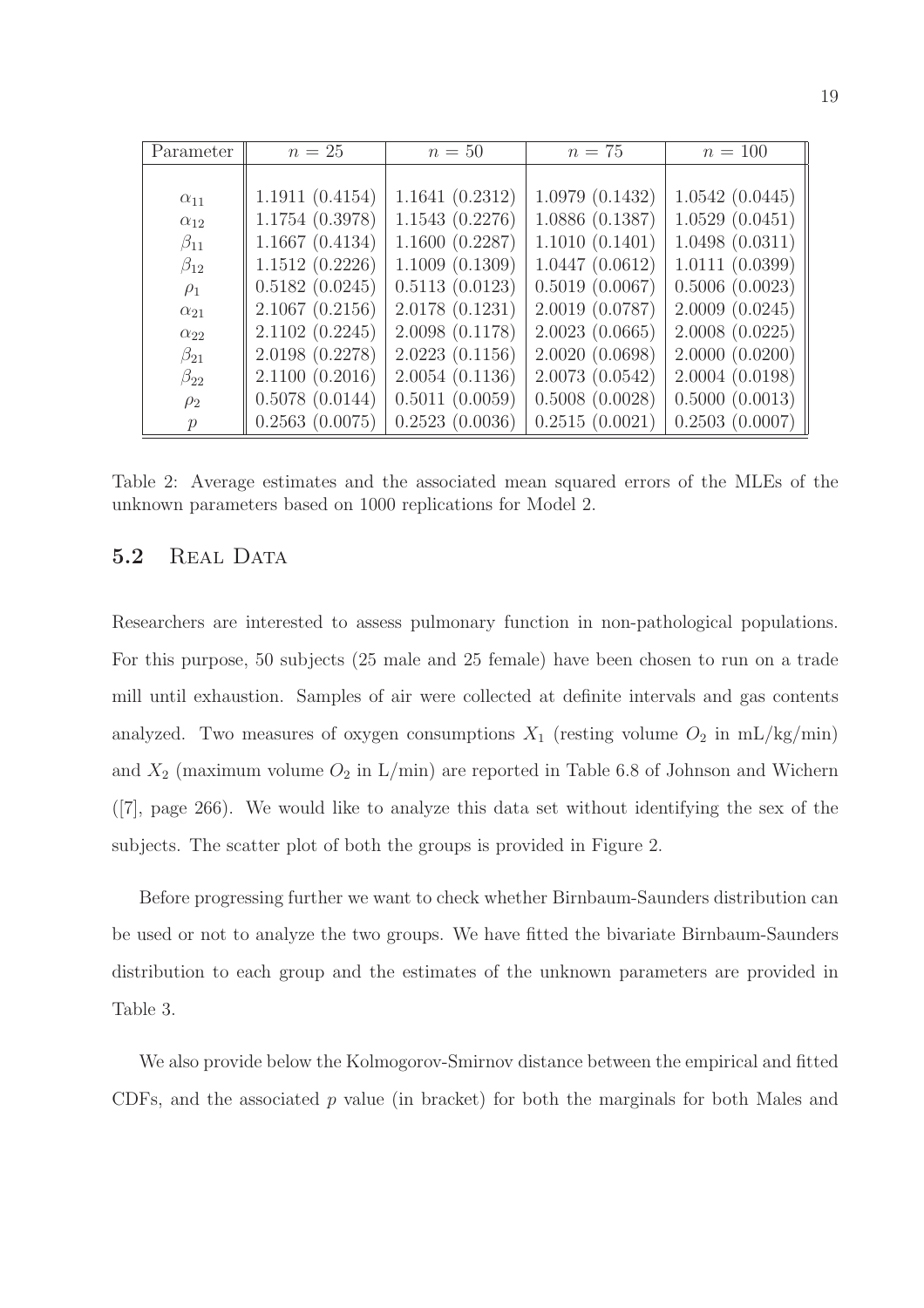| Population $\downarrow$ | $\alpha_1$ | $\sigma_1$ | $\alpha_2$                       | $\mathcal{D}_{2}$ |           |
|-------------------------|------------|------------|----------------------------------|-------------------|-----------|
| Males                   | 0.1975     |            | $5.2279 \mid 0.1733 \mid 3.6340$ |                   | 0.2399    |
| <b>Females</b>          | 0.3316     |            | $4.9088 \pm 0.1463 \pm 2.2912$   |                   | $-0.1296$ |

Table 3: Estimates of the bivariate Birnbaum-Saunders parameters for both Males and Females data.

| Population $\downarrow$ | $X_1$                               | $\Lambda_2$ |
|-------------------------|-------------------------------------|-------------|
| Males                   | $0.0956(0.9760)$ 0.1136 (0.9010)    |             |
| Females                 | $0.1734$ (0.4397)   0.0899 (0.9916) |             |

Table 4: Kolmogorov-Smirnov distance and the associated p value in case of bivariate Birnbaum-Saunders model.

Females data in Table 4. From the tables values, it is immediate that BVBS can be used for both Males and Females.

For comparison purposes, we have also fitted bivariate log-normal distribution to both the groups. The estimates of the unknown parameters and the Kolmogorov-Smirnov distances with the associated  $p$  values for both the groups are provided in Table 5 and Table 6, respectively. Based on the Kolmogorov-Smirnov distances of the marginals, it is observed

| Population $\downarrow$ | Ll 1   |        | $\mu_2$                        | $\sigma$ |                 |
|-------------------------|--------|--------|--------------------------------|----------|-----------------|
| Males                   | 1.6539 | 0.1968 | 1.2897                         | 0.1727   | 0.2394          |
| Females                 | 1.5957 |        | $0.3224$   $0.8288$   $0.1459$ |          | $\vert$ -0.1307 |

Table 5: Estimates of the bivariate log-normal parameters for both Males and Females data.

that BVBS provides a better fit than bivariate log-normal distribution for both the groups. Hence, it is reasonable to use MBBS model than a mixture of bivariate log-normal model to analyze the data set when the sex are not identified.

Since we do not have any idea about the initial guesses, we have used the method proposed by Balakrishnan et al. [1] to obtain initial estimates of the unknown parameters for both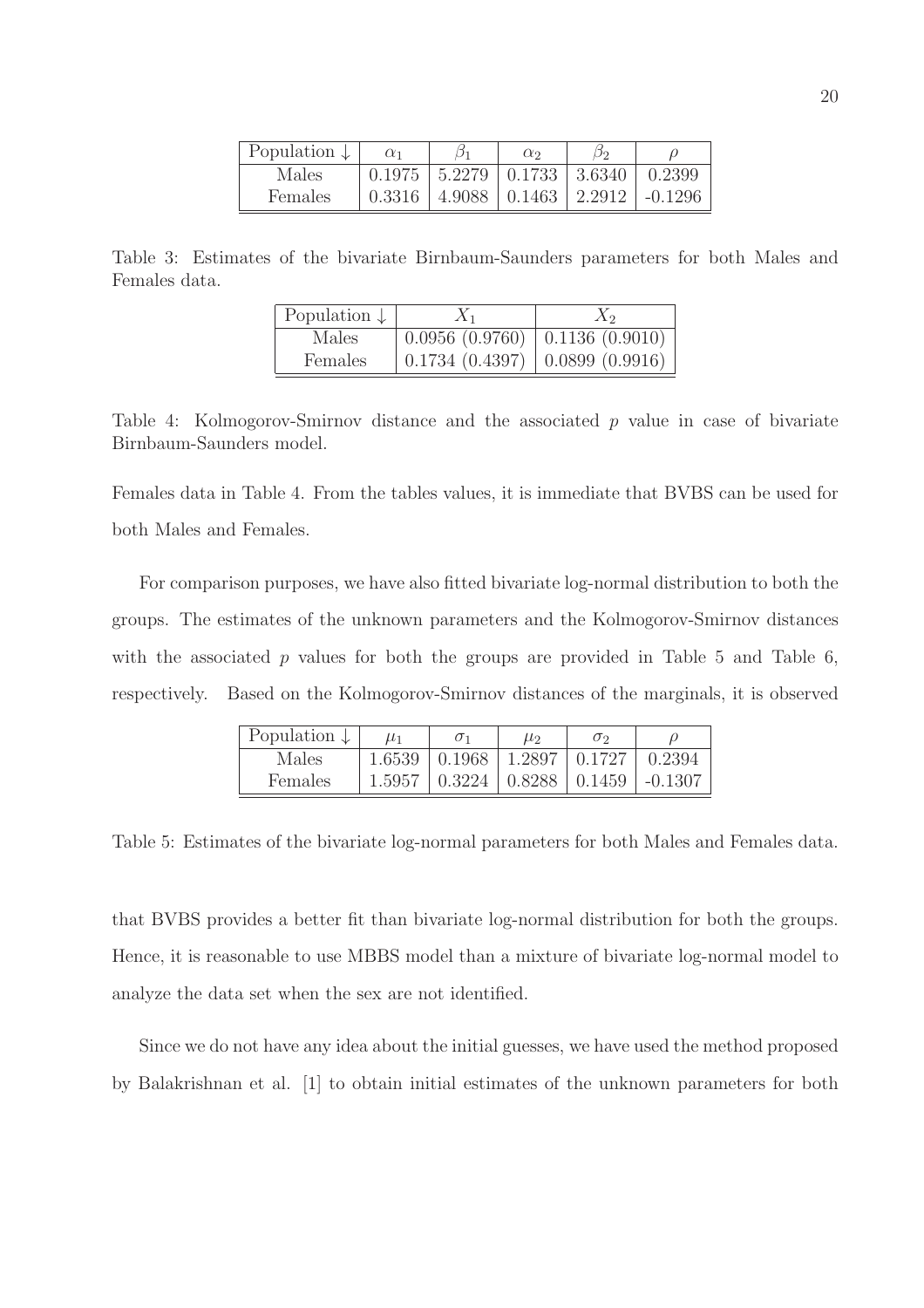| Population $\downarrow$ | $X_1$                                                     | $X_2$ |
|-------------------------|-----------------------------------------------------------|-------|
| Males                   | $0.1154$ $(0.8933)$ $\mid$ $0.1202$ $\overline{(0.8626)}$ |       |
| Females                 | $0.1775(0.4100)$ 0.0911 (0.9854)                          |       |

Table 6: Kolmogorov-Smirnov distance and the associated p value for bivariate log-normal distribution.

the marginals, and they are as follows:

$$
\alpha_{11}^{(0)} = 0.1869, \ \alpha_{12}^{(0)} = 0.2015, \ \beta_{11}^{(0)} = 5.2800, \ \beta_{12}^{(0)} = 3.4799, \ \rho_1^{(0)} = 0.1834, \ p_1 = 0.5906
$$
  
 $\alpha_{21}^{(0)} = 0.3541, \ \alpha_{22}^{(0)} = 0.1329, \ \beta_{21}^{(0)} = 4.8001, \ \beta_{22}^{(0)} = 2.2297, \ \rho_2^{(0)} = -0.3224, \ p_2 = 0.5660.$ 

We start the EM algorithm with the above initial estimates of  $\alpha$ 's and  $\beta$ 's, and for p, we have used  $(p_1 + p_2)/2 = 0.5783$ . We use the same stopping criterion as before. The log-likelihood values correspond to each iterations are plotted in Figure 2. After 20 iterations, the EM algorithm stops. The MLEs, and the associated standard errors (based on non-parametric bootstrap method of Efron [6]) are provided below.

$$
\hat{\alpha}_{11} = 0.1830(\mp 0.0223), \quad \hat{\alpha}_{12} = 0.1942(\mp 0.0365), \quad \hat{\beta}_{11} = 5.3400(\mp 0.7451),
$$
\n
$$
\hat{\beta}_{12} = 3.5291(\mp 0.4459), \quad \hat{\rho}_{1} = 0.1225(\mp 0.0061), \quad \hat{\alpha}_{21} = 0.3446(\mp 0.0281),
$$
\n
$$
\hat{\alpha}_{22} = 0.1388(\mp 0.0154), \quad \hat{\beta}_{21} = 4.7603(\mp 0.5178), \quad \hat{\beta}_{22} = 2.2578(\mp 0.2717)
$$
\n
$$
\hat{\rho}_{2} = -0.3225(\mp 0.0215), \quad \hat{p} = 0.5468(\mp 0.0381).
$$
\n(29)

It is clear that EM algorithm works quite well in this case. Finally we perform the testing of hypotheses of both Problems 1 and 2. It is observed that at the 5% level of significance both the hypotheses cannot be accepted. Since  $H_0$  as given in (26) has been rejected, it is clear that the date are coming from two sub-populations. Hence, one bivariate Birnbaum-Saunders distribution cannot be used to analyze this data set.

### 6 CONCLUSIONS

In this paper we have considered a bivariate Birnbaum-Saunders distribution and the mixture of two bivariate Birnbaum-Saunders distributions. It has been shown that the bivariate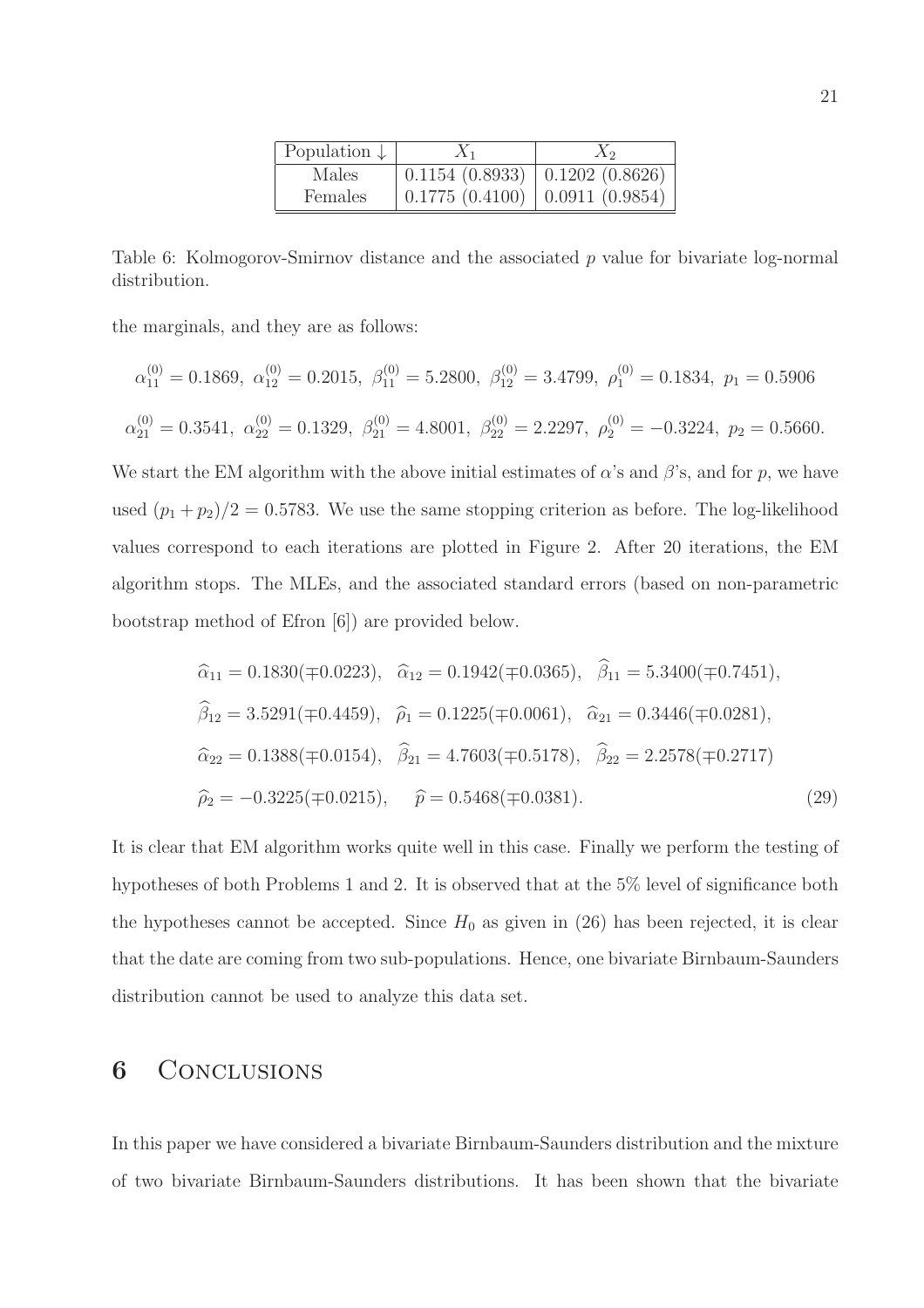Birnbaum-Saunders distribution can be written as a mixture of bivariate inverse Gaussian distribution and its reciprocals. We have further considered the mixture of two bivariate Birnbaum-Saunders distributions and established its several properties. We have provided EM algorithm to compute the MLEs of the unknown parameters, and it is observed that the proposed EM algorithm works quite well. Although, in the present paper we have considered only two components, the proposed methodologies can be extended for more than two components also. More work is needed along that direction.

#### Acknowledgements:

The authors would like to thank two reviewers and also the associate editor for providing many constructive suggestions.

### Appendix A

In this Appendix, we provide the expressions of  $\psi(x_1)$ ,  $I_1$  and  $I_2$ . We denote U  $(a, b, z)$  as the Tricomi confluent hypergeometric function introduced by Francesco Tricomi [13] as

$$
U(a, b, z) = \frac{1}{\Gamma(a)} \int_0^\infty e^{-zt} t^{a-1} (1+t)^{b-a-1} dt.
$$

The following lemmas will be useful for that purpose.

LEMMA A.1: Let  $X \sim N(\mu, \sigma^2)$ , then

$$
E\left[X\sqrt{X^2+4}\right] = \frac{8}{\sqrt{2\pi}\sigma} \exp\left[-\frac{\mu^2}{2\sigma^2}\right] \sum_{n=0}^{\infty} \left(\frac{\Gamma(n+\frac{3}{2})}{(2n+1)!} \left[\frac{2\mu}{\sigma^2}\right]^{2n+1} U\left(n+\frac{3}{2}, n+3, \frac{2}{\sigma^2}\right)\right).
$$

PROOF:

$$
E\left[X\sqrt{4+X^2}\right] = \frac{1}{\sqrt{2\pi}\sigma} \exp\left[-\frac{\mu^2}{2\sigma^2}\right] \int_{-\infty}^{\infty} x\sqrt{4+x^2} \exp\left(-\frac{x^2}{2\sigma^2}\right) \exp\left(\frac{\mu x}{\sigma^2}\right) dx.
$$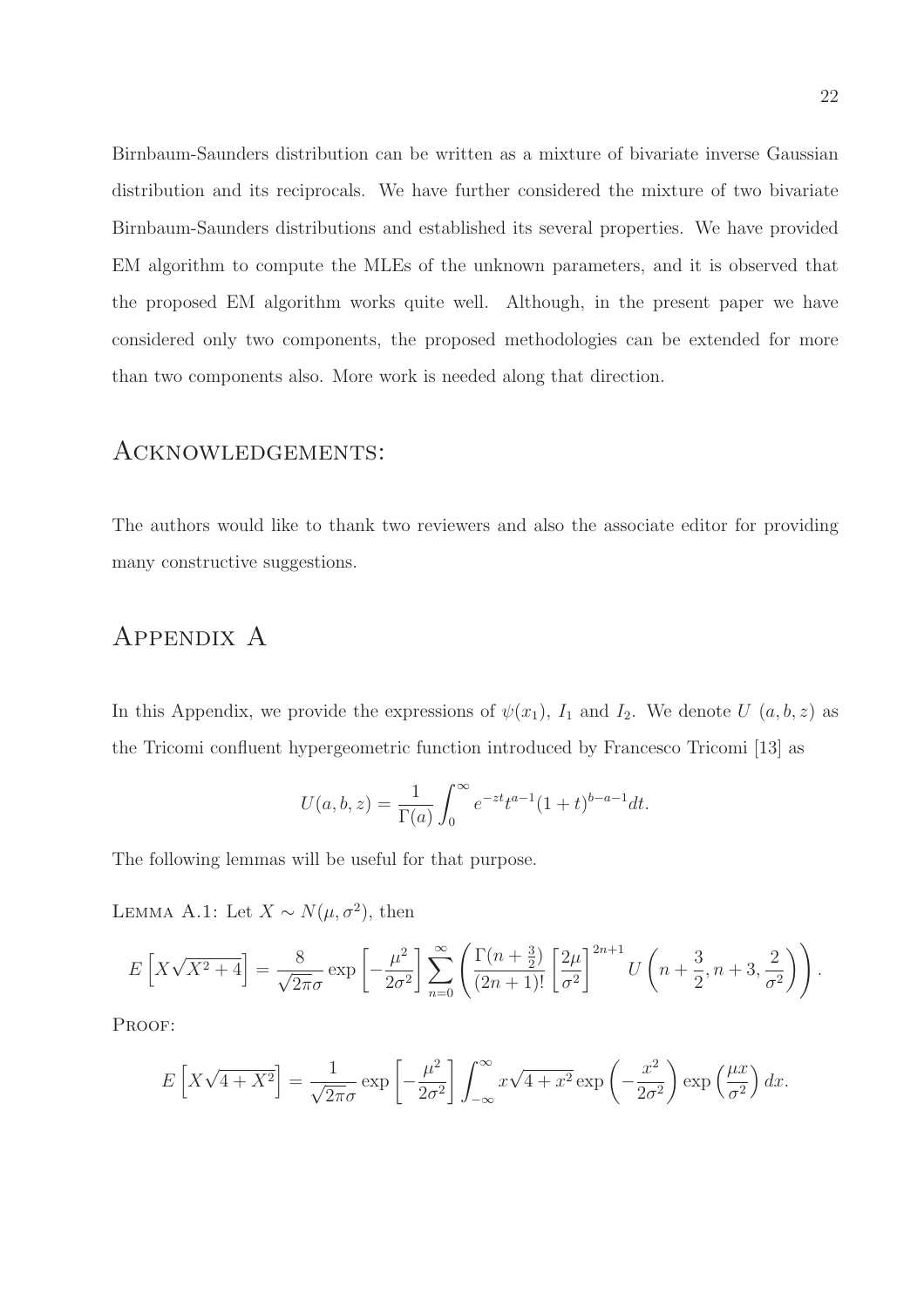$=\sum_{n=0}^{\infty}$ Now by using the Taylor expansion of  $\exp\left(\frac{\mu x}{2}\right)$ 1  $\mu x$  $\int_{0}^{n}$ , and after some simple  $\sigma^2$  $\sigma^2$  $n!$  $n=0$ calculations, we readily obtain the result. ▉

LEMMA A.2: Let  $X \sim N(\mu, \sigma^2)$ , then

$$
E\left[\sqrt{X^2+4}\right] = \frac{4}{\sqrt{2\pi}\sigma} \exp\left[-\frac{\mu^2}{2\sigma^2}\right] \sum_{n=0}^{\infty} \left(\frac{\Gamma(n+\frac{1}{2})}{(2n)!} \left[\frac{2\mu}{\sigma^2}\right]^{2n} U\left(n+\frac{1}{2}, n+2, \frac{2}{\sigma^2}\right)\right)
$$

PROOF: It can be obtained along the same line as in Lemma 1.

LEMMA A.3: Let  $X \sim N(\mu, \sigma^2)$ , then

$$
E\left[\frac{X}{\sqrt{4+X^2}}\right] = \frac{2}{\sqrt{2\pi}\sigma} \exp\left[-\frac{\mu^2}{2\sigma^2}\right] \sum_{n=0}^{\infty} \left(\frac{\Gamma(n+\frac{3}{2})}{(2n+1)!} \left[\frac{2\mu}{\sigma^2}\right]^{2n+1} U\left(n+\frac{3}{2}, n+2, \frac{2}{\sigma^2}\right)\right).
$$

PROOF: It can be obtained along the same line as in Lemma 1.

Using Lemma 3, we immediately have the following expression for  $\psi(\cdot)$ 

$$
\psi(x_1) = 1 - \frac{1}{\sqrt{2\pi(1-\rho^2)}} \sqrt{\frac{\lambda_1}{\mu_1}} \exp\left(-\frac{\rho^2}{2(1-\rho^2)} a^2(x_1; \sqrt{\mu_1/\lambda_1}, \mu_1)\right)
$$
  

$$
\times 2 \sum_{n=0}^{\infty} \left\{ \frac{\Gamma(n+\frac{3}{2})}{(2n+1)!} \left(\frac{2\rho}{1-\rho^2} \sqrt{\frac{\lambda_2}{\mu_2}} a(x_1; \sqrt{\mu_1/\lambda_1}, \mu_1)\right)^{2n+1} \right\}
$$
  

$$
\times U\left(n+\frac{3}{2}, n+2, \frac{\lambda_2}{\mu_2} \frac{2}{(1-\rho^2)}\right)\right\}.
$$

To compute  $I_1$  and  $I_2$ , we have the following results.

THEOREM A.1: If  $\mathbf{Z} = (Z_1, Z_2)^T \sim N_2(0, 0, 1, 1, \rho), |\rho| < 1$ , then

$$
I_1 = E\left[Z_1 Z_2 \left(\sqrt{\alpha_1^2 Z_1^2 + 4}\right) \left(\sqrt{\alpha_2^2 Z_2^2 + 4}\right)\right]
$$
  
= 
$$
\frac{8}{\pi \sqrt{1 - \rho^2}} \sum_{n=0}^{\infty} \left(\frac{\left[\Gamma(n + \frac{3}{2})\right]^2}{(2n + 1)!} \times \left[\frac{2\rho}{1 - \rho^2}\right]^{2n + 1} \left[\frac{2}{\alpha_1 \alpha_2}\right]^{2n + 3}
$$
  

$$
\times U\left(n + \frac{3}{2}, n + 3, \frac{2}{\alpha_1^2 (1 - \rho^2)}\right) \times U\left(n + \frac{3}{2}, n + 3, \frac{2}{\alpha_2^2 (1 - \rho^2)}\right)\right).
$$

.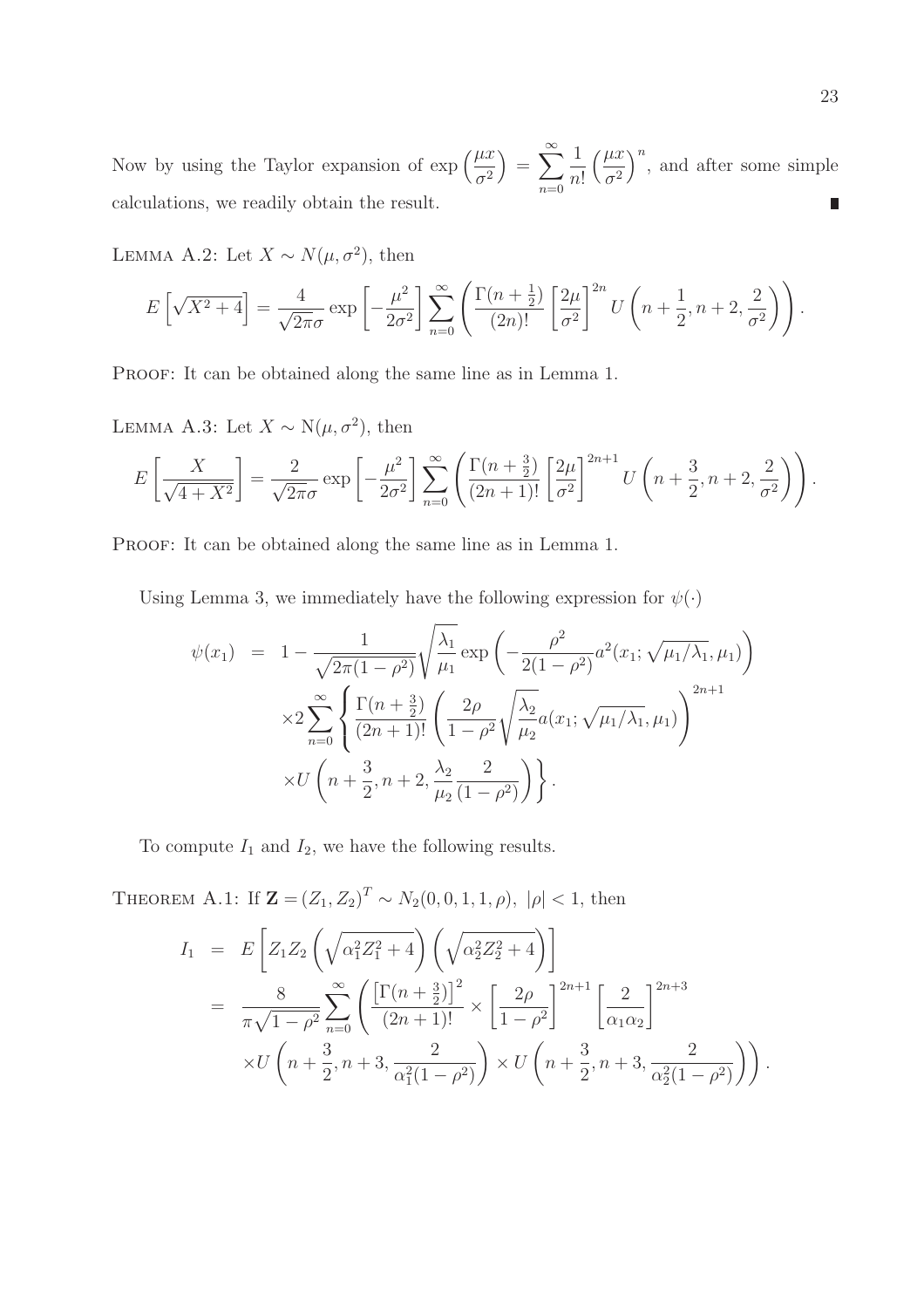PROOF: We have

$$
I_1 = E\left[Z_1 Z_2 \left(\sqrt{\alpha_1^2 Z_1^2 + 4}\right) \left(\sqrt{\alpha_2^2 Z_2^2 + 4}\right)\right]
$$
  
=  $E\left\{E\left[Z_1 Z_2 \left(\sqrt{\alpha_1^2 Z_1^2 + 4}\right) \left(\sqrt{\alpha_2^2 Z_2^2 + 4}\right) |Z_1\right]\right\}$   
=  $E\left\{Z_1 \sqrt{\alpha_1^2 Z_1^2 + 4E\left(Z_2 \sqrt{\alpha_2^2 Z_2^2 + 4} |Z_1\right)}\right\}$ 

Since,  $Z_2 | Z_1 = z_1 \sim N(\rho z_1, 1 - \rho^2)$ , the required result can be easily obtained by using Lemma A.1. П

THEOREM A.2 If  $\mathbf{Z} = (Z_1, Z_2)^T \sim N_2(0, 0, 1, 1, \rho)^T$ ,  $|\rho| < 1$ , then

$$
I_2 = E\left[\left(\sqrt{\alpha_1^2 Z_1^2 + 4}\right) \left(\sqrt{\alpha_2^2 Z_2^2 + 4}\right)\right]
$$
  
= 
$$
\frac{4}{\pi \sqrt{1 - \rho^2}} \sum_{n=0}^{\infty} \left(\frac{\left[\Gamma(n + \frac{1}{2})\right]^2}{(2n)!} \left[\frac{2\rho}{1 - \rho^2}\right]^{2n} \left[\frac{2}{\alpha_1 \alpha_2}\right]^{2n+1}
$$
  

$$
\times U\left(n + \frac{1}{2}, n + 2, \frac{2}{\alpha_1^2(1 - \rho^2)}\right) \times U\left(n + \frac{1}{2}, n + 2, \frac{2}{\alpha_2^2(1 - \rho^2)}\right)\right)
$$

PROOF: The proof can be obtained using Lemma A.2, and using the conditional distribution similarly as the proof of Theorem A.1. L

## Appendix B

Now to compute  $(\widetilde{\alpha}_1, \beta_1, \widetilde{\rho}_1)$ , we use the following result similarly as in Kundu et al. [9]. If  $(U_1, U_2)^T \sim \text{BVBS}(\alpha_{11}, \beta_{11}, \alpha_{12}, \beta_{12}, \rho_1)$ , then

$$
\left\{ \left( \sqrt{\frac{U_1}{\beta_{11}}} - \sqrt{\frac{\beta_{11}}{U_1}} \right), \left( \sqrt{\frac{U_2}{\beta_{12}}} - \sqrt{\frac{\beta_{12}}{U_1}} \right) \right\} \sim N_2 \left( (0,0), \left( \frac{\alpha_{11}^2}{\rho_1 \alpha_{11} \alpha_{12}} \frac{\rho_1 \alpha_{11} \alpha_{12}}{\alpha_{12}^2} \right) \right). \quad (30)
$$

Moreover, the following result will be useful.

RESULT: Let  $\{z_1, \ldots, z_n\}$  be a random sample from a bivariate normal distribution with mean vector (0,0), and the covariance matrix  $\Sigma$ . Further let us denote  $f_{\mathbf{Z}}(\cdot;\Sigma)$  , as the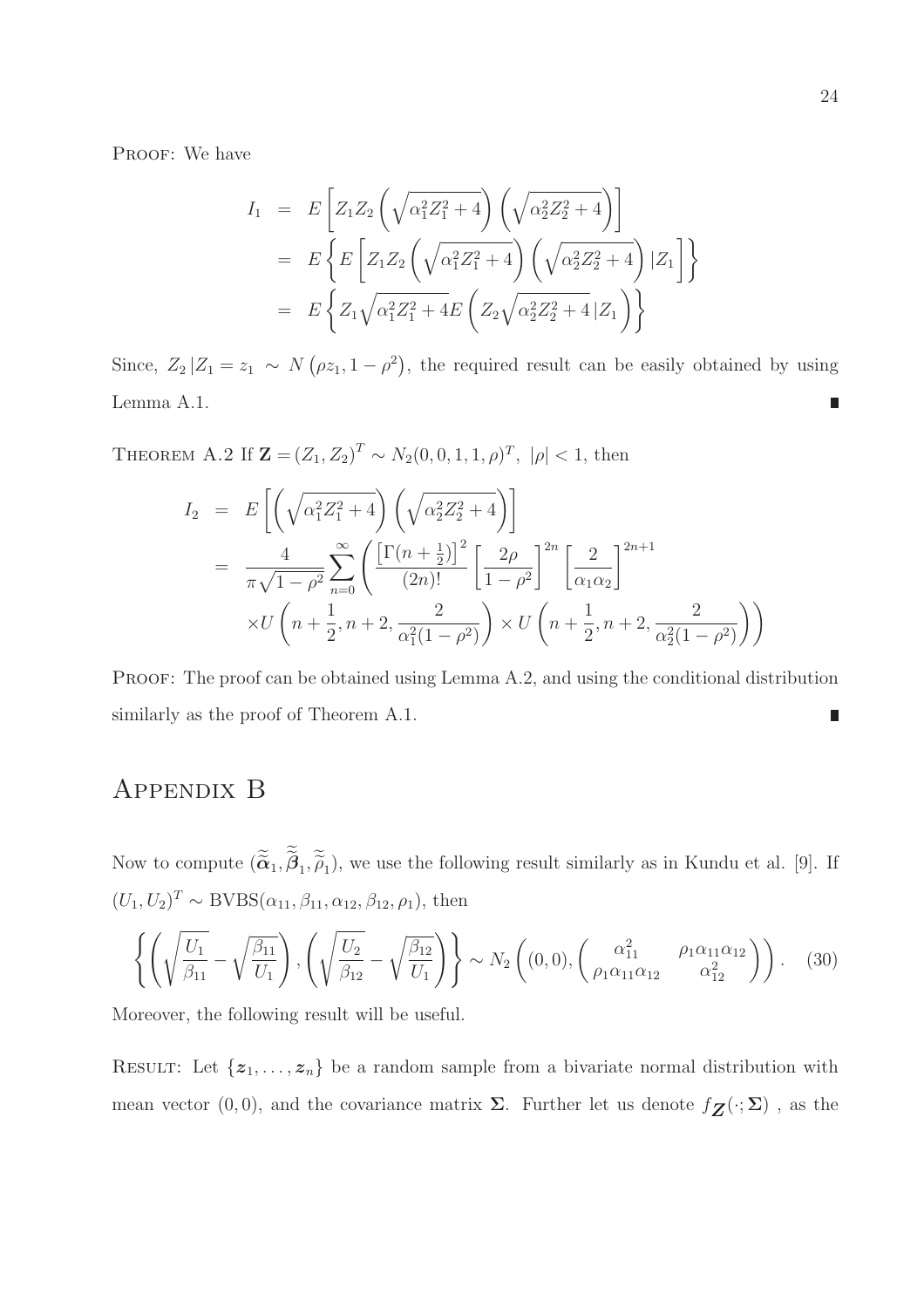PDF of a bivariate normal distribution with mean vector  $(0, 0)$ , and the covariance matrix **Σ**. For non-negative constants  $c_1, \ldots, c_n$ , if we denote

$$
\widetilde{\Sigma} = \arg \max \sum_{i=1}^{n} c_i \ln f_{\boldsymbol{Z}}(\boldsymbol{z}_i; \Sigma)
$$

then

$$
\widetilde{\Sigma} = \frac{\sum_{i=1}^{n} c_i \mathbf{z}_i \mathbf{z}_i^T}{\sum_{i=1}^{n} c_i}.
$$

PROOF: The proof of the above result can be obtained by taking the derivative with respect to the different elements of  $\Sigma$  and equating them to 0, see for example Rao ([11], pp 529 -531).  $\blacksquare$ 

Therefore, for a given  $\beta_{11}$  and  $\beta_{12},$  if

$$
(\widetilde{\tilde{\alpha}}_{11}(\beta_{11},\beta_{12}),\widetilde{\tilde{\alpha}}_{12}(\beta_{11},\beta_{12}),\widetilde{\tilde{\rho}}_{1}(\beta_{11},\beta_{12})) = \arg \max_{\boldsymbol{\alpha}_{1},\rho_{1}} \sum_{i=1}^{n} \widetilde{\alpha}_{i} \ln(f_{U_{1},U_{2}}(x_{i1},x_{i2};\boldsymbol{\alpha}_{1},\boldsymbol{\beta}_{1},\rho_{1})),
$$

then

$$
\widetilde{\tilde{\alpha}}_{11}(\beta_{11}, \beta_{12}) = \left(\frac{1}{\sum_{i=1}^{n} \widetilde{a}_{i}} \sum_{i=1}^{n} \widetilde{a}_{i} \left(\sqrt{\frac{x_{i1}}{\beta_{11}}} - \sqrt{\frac{\beta_{11}}{x_{i1}}}\right)^{2}\right)^{1/2} \n\widetilde{\tilde{\alpha}}_{12}(\beta_{11}, \beta_{12}) = \left(\frac{1}{\sum_{i=1}^{n} \widetilde{a}_{i}} \sum_{i=1}^{n} \widetilde{a}_{i} \left(\sqrt{\frac{x_{i2}}{\beta_{12}}} - \sqrt{\frac{\beta_{12}}{x_{i2}}}\right)^{2}\right)^{1/2} \n\widetilde{\tilde{\rho}}_{1}(\beta_{11}, \beta_{12}) = \frac{1}{\widetilde{\tilde{\alpha}}_{11}(\beta_{11}, \beta_{12}) \times \widetilde{\tilde{\alpha}}_{12}(\beta_{11}, \beta_{12})} \times \n\left(\frac{1}{\sum_{i=1}^{n} \widetilde{a}_{i}} \sum_{i=1}^{n} \widetilde{a}_{i} \left(\sqrt{\frac{x_{i1}}{\beta_{11}}} - \sqrt{\frac{\beta_{11}}{x_{i1}}}\right) \left(\sqrt{\frac{x_{i2}}{\beta_{12}}} - \sqrt{\frac{\beta_{12}}{x_{i2}}}\right)\right).
$$

Finally  $\beta_{11}$  and  $\beta_{12}$  can be obtained as

$$
(\widetilde{\widetilde{\beta}}_{11}, \widetilde{\widetilde{\beta}}_{12}) = \arg \max_{\beta_{11}, \beta_{12}} \sum_{i=1}^n \widetilde{a}_i \ln \left( f_{U_1, U_2}(x_{i1}, x_{i2}; \widetilde{\widetilde{\alpha}}_1(\boldsymbol{\beta}_1), \boldsymbol{\beta}_1, \widetilde{\widetilde{\rho}}_1(\boldsymbol{\beta}_1) \right),
$$

and this can be performed by solving a two-dimensional optimization problem. Then

$$
\widetilde{\widetilde{\alpha}}_1 = \widetilde{\widetilde{\alpha}}_1((\widetilde{\widetilde{\beta}}_1) \quad \text{and} \quad \widetilde{\widetilde{\rho}}_1 = \widetilde{\widetilde{\rho}}_1((\widetilde{\widetilde{\beta}}_1).
$$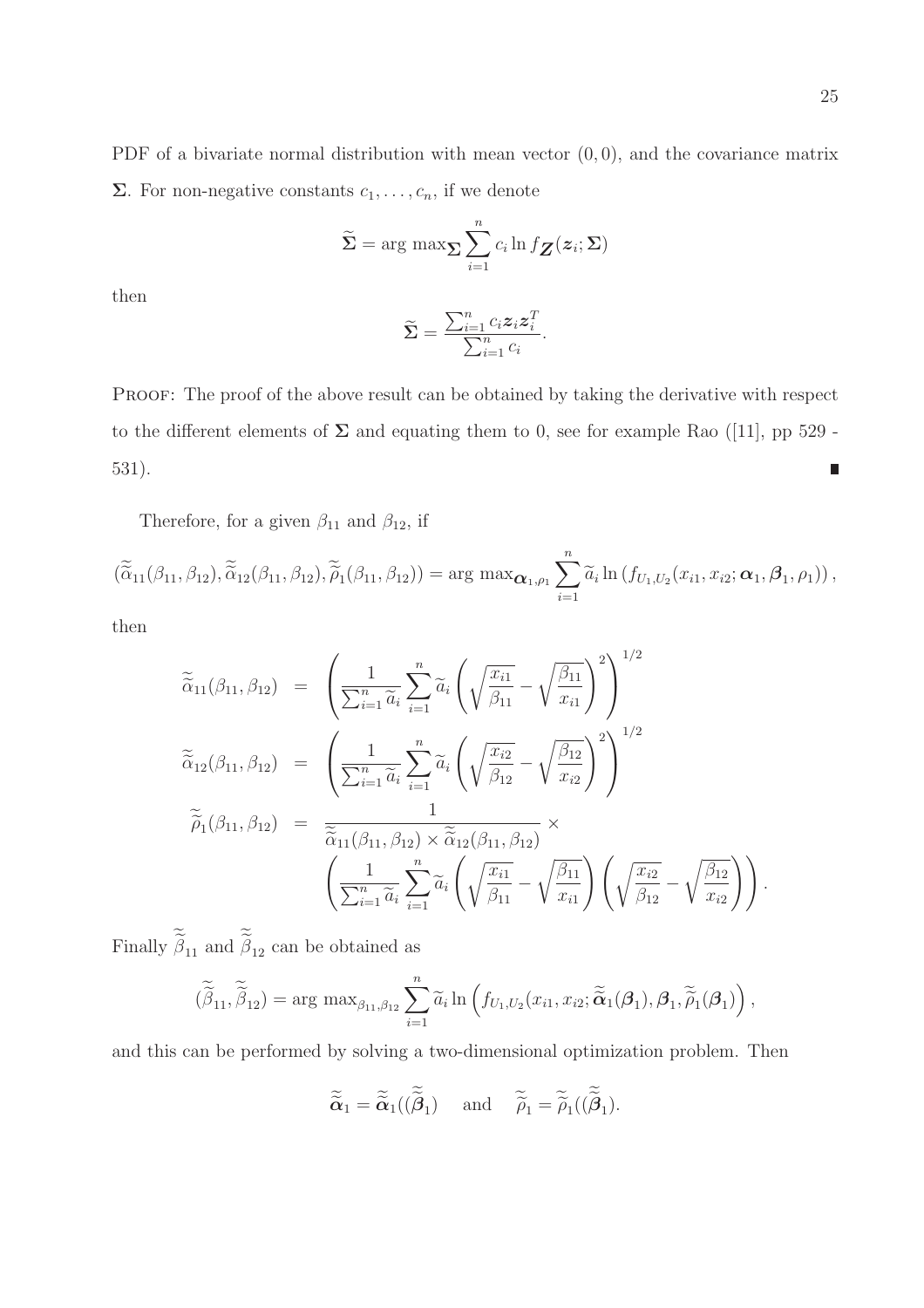Similarly,  $(\tilde{\alpha}_2, \beta_2, \tilde{\rho}_2)$  can also be obtained along the same line as follows. First obtain  $\beta_{21}$ and  $\beta_{22}$ , as

$$
(\widetilde{\widetilde{\beta}}_{21}, \widetilde{\widetilde{\beta}}_{22}) = \arg \max_{\beta_{21}, \beta_{22}} \sum_{i=1}^{n} \widetilde{b}_{i} \ln \left( f_{V_1, V_2}(x_{i1}, x_{i2}; \widetilde{\widetilde{\alpha}}_2(\beta_2), \beta_2, \widetilde{\widetilde{\rho}}_2(\beta_2) \right),
$$

where

$$
\widetilde{\tilde{\alpha}}_{21}(\beta_{21}, \beta_{22}) = \left(\frac{1}{\sum_{j=1}^{n} \widetilde{b}_{j}} \sum_{i=1}^{n} \widetilde{b}_{i} \left(\sqrt{\frac{x_{i1}}{\beta_{21}}} - \sqrt{\frac{\beta_{21}}{x_{i1}}}\right)^{2}\right)^{1/2} \n\widetilde{\tilde{\alpha}}_{22}(\beta_{21}, \beta_{22}) = \left(\frac{1}{\sum_{j=1}^{n} \widetilde{b}_{j}} \sum_{i=1}^{n} \widetilde{b}_{i} \left(\sqrt{\frac{x_{i2}}{\beta_{22}}} - \sqrt{\frac{\beta_{22}}{x_{i2}}}\right)^{2}\right)^{1/2} \n\widetilde{\tilde{\rho}}_{2}(\beta_{21}, \beta_{22}) = \frac{1}{\widetilde{\tilde{\alpha}}_{21}(\beta_{21}, \beta_{22}) \times \widetilde{\tilde{\alpha}}_{22}(\beta_{21}, \beta_{22})} \times \left(\frac{1}{\sum_{j=1}^{n} \widetilde{b}_{j}} \sum_{i=1}^{n} \widetilde{b}_{i} \left(\sqrt{\frac{x_{i1}}{\beta_{21}}} - \sqrt{\frac{\beta_{21}}{x_{i1}}}\right) \left(\sqrt{\frac{x_{i2}}{\beta_{22}}} - \sqrt{\frac{\beta_{22}}{x_{i2}}}\right)\right).
$$

Finally obtain

$$
\widetilde{\widetilde{\alpha}}_2 = \widetilde{\widetilde{\alpha}}_2((\widetilde{\widetilde{\beta}}_2) \quad \text{and} \quad \widetilde{\widetilde{\rho}}_2 = \widetilde{\widetilde{\rho}}_2((\widetilde{\widetilde{\beta}}_2).
$$

# References

- [1] Balakrishnan, N., Gupta, R.C., Kundu, D., Leiva, V. and Sanhueza, A. (2010), "On some mixture models based on the Birnbaum-Saunders distribution and associated inference", Journal of Statistical Planning and Inference, vol. 141, 2175 - 2190.
- [2] Birnbaum, Z.W., Saunders, S.C. (1969a), "A new family of life distributions", Journal of Applied Probability, vol. 6, 319–327.
- [3] Birnbaum, Z.W., Saunders, S.C. (1969b), "Estimation for a family of life distributions with applications to fatigue", Journal of Applied Probability, vol. 6, 328-347.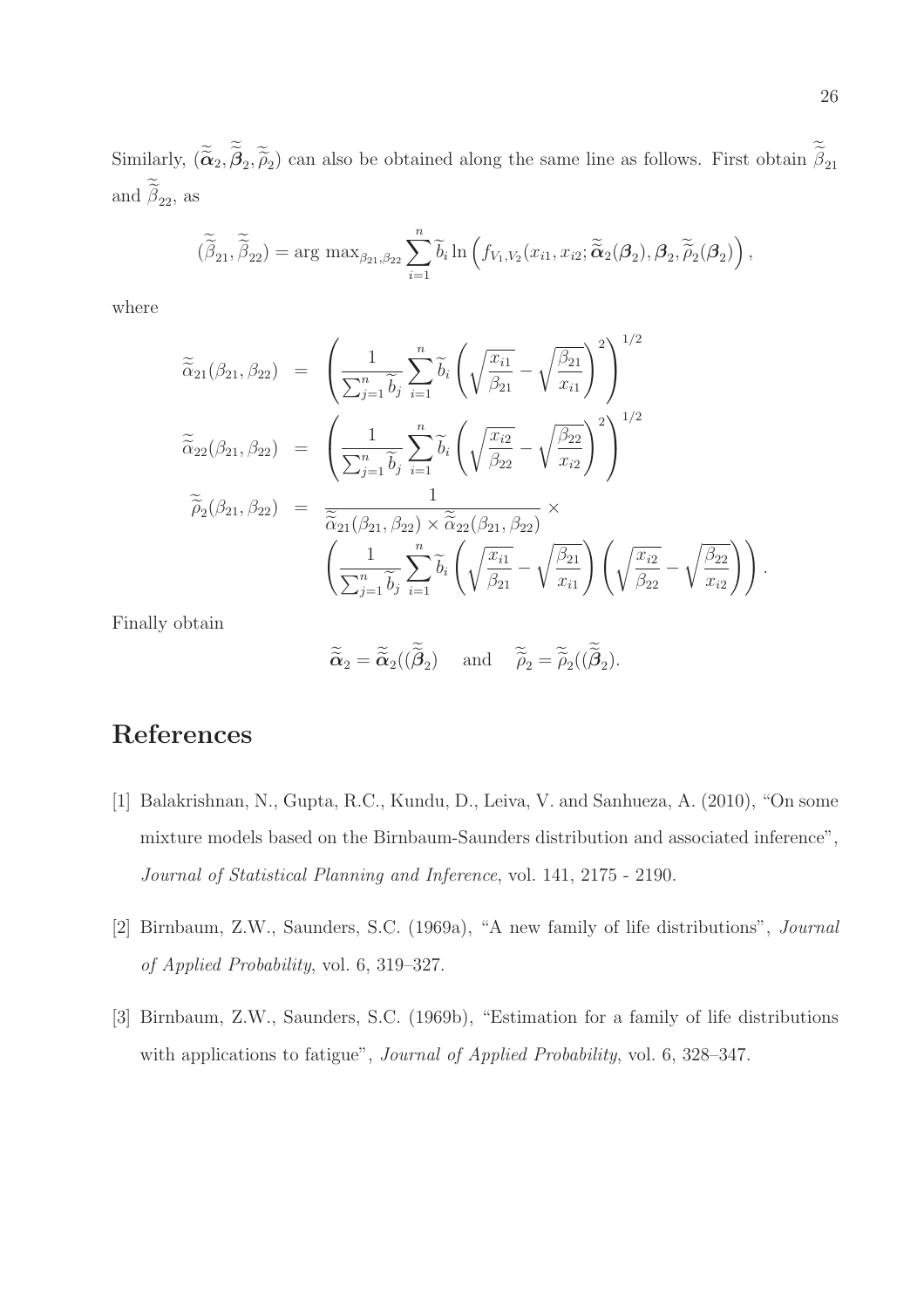- [4] Dempster, A.P., Laird, N.M. and Rubin, D.B. (1977), "Maximum likelihood from incomplete data via EM algorithm", Journal of the Royal Statistical Society, Ser. B, vol. 39, 1 - 38.
- [5] Desmond, A.F. (1986), "On the relationship between two fatigue-life models", IEEE Transactions on Reliability, vol. 35, 167 - 169.
- [6] Efron, B. (1982), The Jackknife, the Bootstrap and Other Resampling Plans, Society for Industrial and Applied Mathemaics, Philadelphia.
- [7] Johnson, R.A. and Wichern, D.W. (1992), Applied multivariate statistical analysis, 3-rd edition, Prentice Hall, New Jersey.
- [8] Kocherlakota, S. (1986), "The bivariate inverse Gaussian distribution: an introduction", Communications in Statistics - Theory and Methods, vol. 15, 1081 - 1112.
- [9] Kundu, D., Balakrishnan, N. and Jamalizadeh, A. (2010), "Bivariate Birnbaum- Saunders distribution and its associated inference", *Journal of Multivariate Analysis*, vol. 101, 113 - 125.
- [10] McLachlan, G.J. and Peel, D. (2000), Finite mixture models, Wiley, New York
- [11] Rao, C.R. (1973), Linear Statistical Inference and its Applications, 2nd edition, Wiley Eastern, India.
- [12] Shuster, J.J. (1968), "On the inverse Gaussian distribution", Journal of the American Statistical Association, vol. 63, 1514 - 1516.
- [13] Tricomi, F. G. (1947), "Sulle funzioni ipergeometriche confluenti", (in Italian). Annali di Matematica Pura ed Applicata, Serie Quarta 26: 141 - 175.
- [14] Wasan, M.L. (1968), "On an inverse Gaussian process", Scandinavian Acturial Journal, vol. 51, 69 - 96.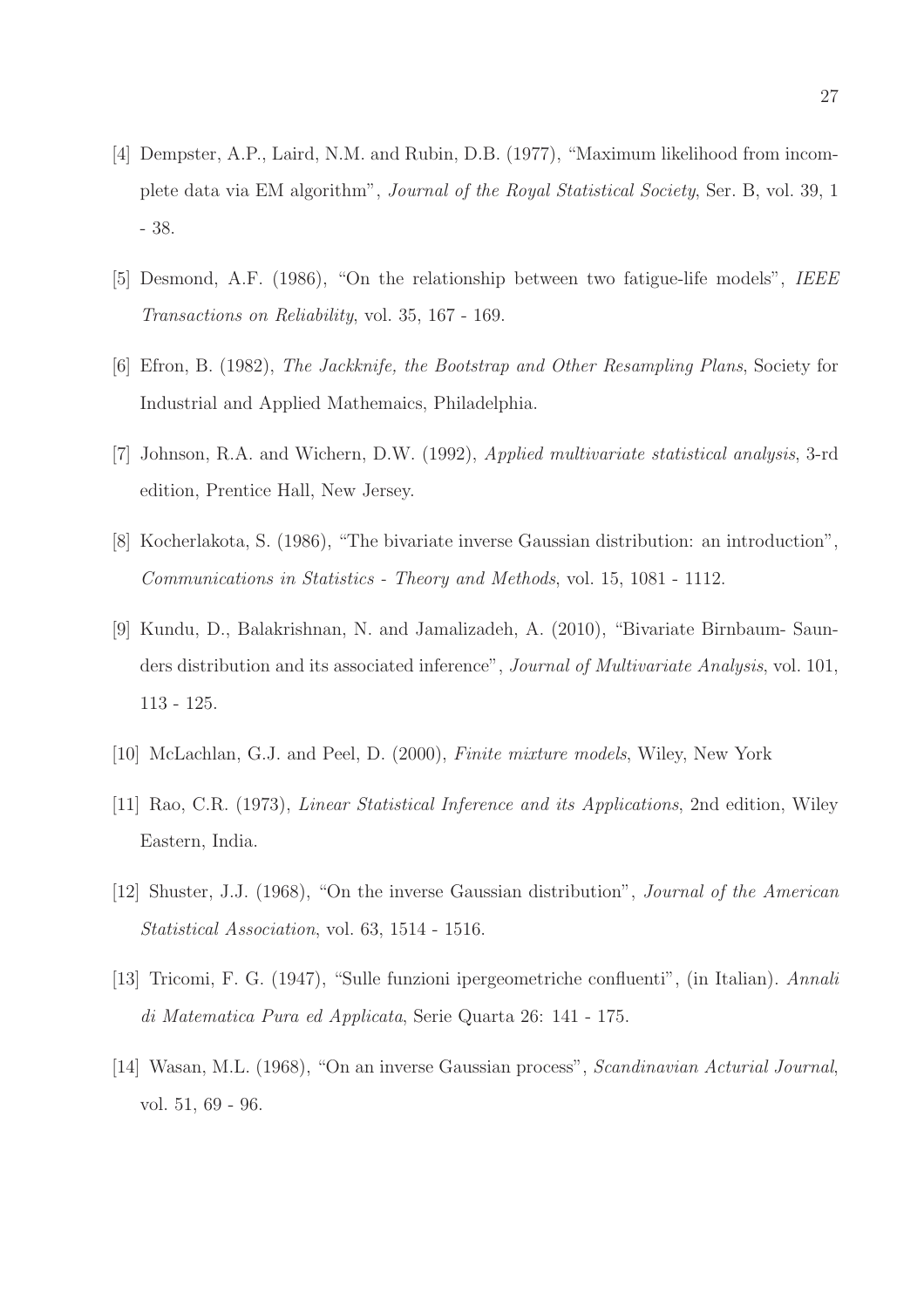

.

Figure 1: Contour plots of the of the joint PDF of the MBBS distribu- $(c)(2.5,2.5,0.5,0.5,-0.5,1.0,1.0,0.5,0.5,-0.5,0.5)$  (d) $(2.5,2.5,0.25,0.25,0.9,1.0,1.0,1.5,1.5,-0.5,0.5,0.5,0.5,0.5,0.5,0.5)$ 0.9,0.5)

tion for different parameter values:  $(\alpha_{11}, \alpha_{12}, \beta_{11}, \beta_{12}, \rho_1, \alpha_{21}, \alpha_{22}, \beta_{21}, \beta_{22}, \rho_2, p)$  :  $(a)(2.5,2.5,1.0,1.0,0.5,0.5,1.0,0.5,1.0,0.5,0.1)$   $(b)(2.5,2.5,0.5,0.5,0.5,2.0,2.0,0.5,0.5,0.5,0.5)$